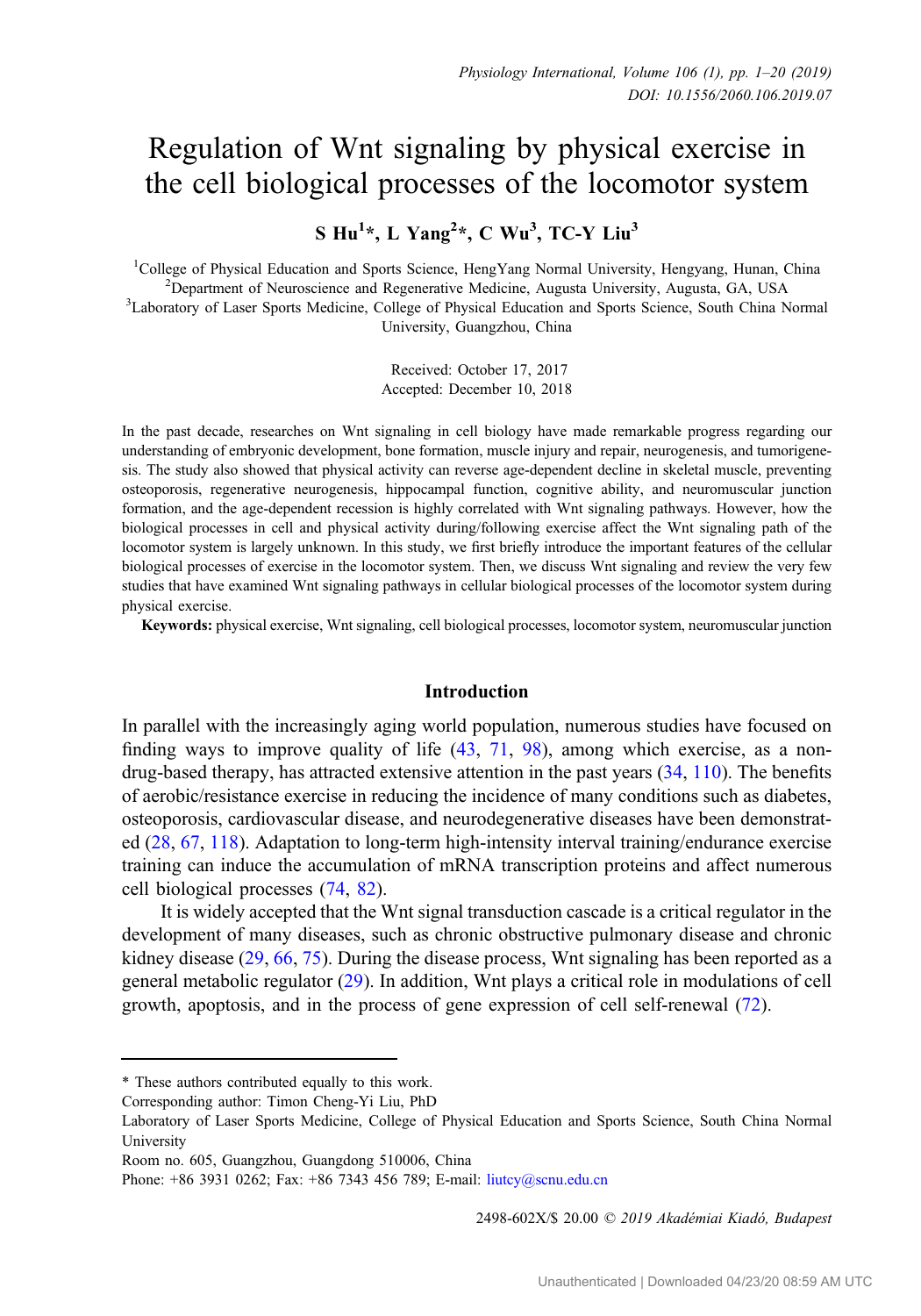There are many signal pathways involved in an exercise that are parts of the cell biological processes of the locomotor system, but only few investigations of Wnt signaling regulation by physical exercise in cell biological processes of the locomotor system have been reported, and the relative mechanism is not clear. This study attempts to review the role of different modes of exercise training affecting Wnt signaling pathways in the cell biological processes of the locomotor system.

# Wnt Signaling Pathways

# Wnt proteins

Wnt signaling interacts with many biological pathways and has been implicated in numerous normal developmental and disease processes ([30\)](#page-14-0). At present, Wnt proteins are recognized as one of the major families of developmentally important signaling molecules, and mutations of Wnt genes display remarkable phenotypes in mice, Caenorhabditis elegans, and Drosophila [\(20](#page-14-0)). The Wnt gene is named according to the sequence homology of mouse Wnt-1 members (first known as int-1)  $(76, 102)$  $(76, 102)$  $(76, 102)$  $(76, 102)$  and to wingless (wg) in *Drosophila* [\(19](#page-14-0), [85](#page-17-0)). They encode secreted glycoproteins, usually 350–400 amino acids in length. Increasing numbers of homologous genes have been found in organisms ranging from mammals to the nematode C. elegans. As such, in Drosophila, Wg has been used as a model for elucidating Wnt gene function ([9,](#page-14-0) [92\)](#page-17-0).

### Wnt signaling pathways

Wnt signaling pathways can be divided into two types, i.e., non-canonical and canonical pathways ([2,](#page-13-0) [122\)](#page-18-0). Non-canonical Wnt signaling is a signal transduction of Wnt- or Frizzledinitiated, which is independent of β-catenin transcription. Non-canonical Wnt pathways are diverse and in many cases are less characteristic/defined than canonical Wnt signaling pathways. They are divided into the following categories in clarity and simplicity: (1) Wnt/PCP signaling, (2) Wnt-cGMP/Ca<sup>2+</sup> signaling, (3) Wnt-RAP1 signaling, (4) Wnt-ROR2 signaling, (5) Wnt-PKA signaling, (6) Wnt-GSK3-microtubule signaling, (7) Wnt-aPKC signaling, (8) Wnt-RYK signaling, and (9) Wnt-mTOR signaling ([89](#page-17-0)).

Canonical Wnt pathways include Wnt protein, Fz protein, E-calcium mucin-cadherin (E), β-catenin, Disheveled (Dsh), APC complexes, the transcriptional factor/lymphoid enhancer factor (TCF/LEF) family of transcription factors, and Ubiquitin (Ub) [\(97](#page-17-0)). Wnt pathways can be activated by binding a Wnt-protein ligand to a Frizzled family, which can pass the signal to proteins inside the cell. Wnt family members are secreted glycoproteins who bind to cell surface receptors such as the Frizzled. The canonical Wnt signal pathway has been described as follows: Wnt  $\rightarrow$  Frz  $\rightarrow$  Dsh  $\rightarrow$  β-catenin degradation  $\rightarrow$  β-catenin accumulation  $\rightarrow$  enters into cell nucleus  $\rightarrow$  TCF/LEF  $\rightarrow$  gene transcription (e.g., c-myc and cyclinD[1](#page-2-0); Fig. 1) ([40\)](#page-15-0). The proteasomal degradation of  $\beta$ -catenin degradation requires phosphorylation, which can lead to the accumulation of β-catenin ([61,](#page-16-0) [83](#page-17-0)). However, to facilitate Wnt signaling, low-density-related receptors 5 and 6 (LRP5/6), as co-receptors, play a key role in canonical Wnt signaling ([53\)](#page-15-0). Wnts are able to bind to one of the Frizzled family of seven transmembrane proteins and LRP5/6, which lead to the inhibition of GSK-3 activity and the activation of the canonical  $Wnt/\beta$ -catenin signaling cascade. Sost, Dkk, and Wise are Wnt inhibitors, which can bind to Lrp5/6 directly and prevent activation by Wnt lirands ([42,](#page-15-0) [49\)](#page-15-0).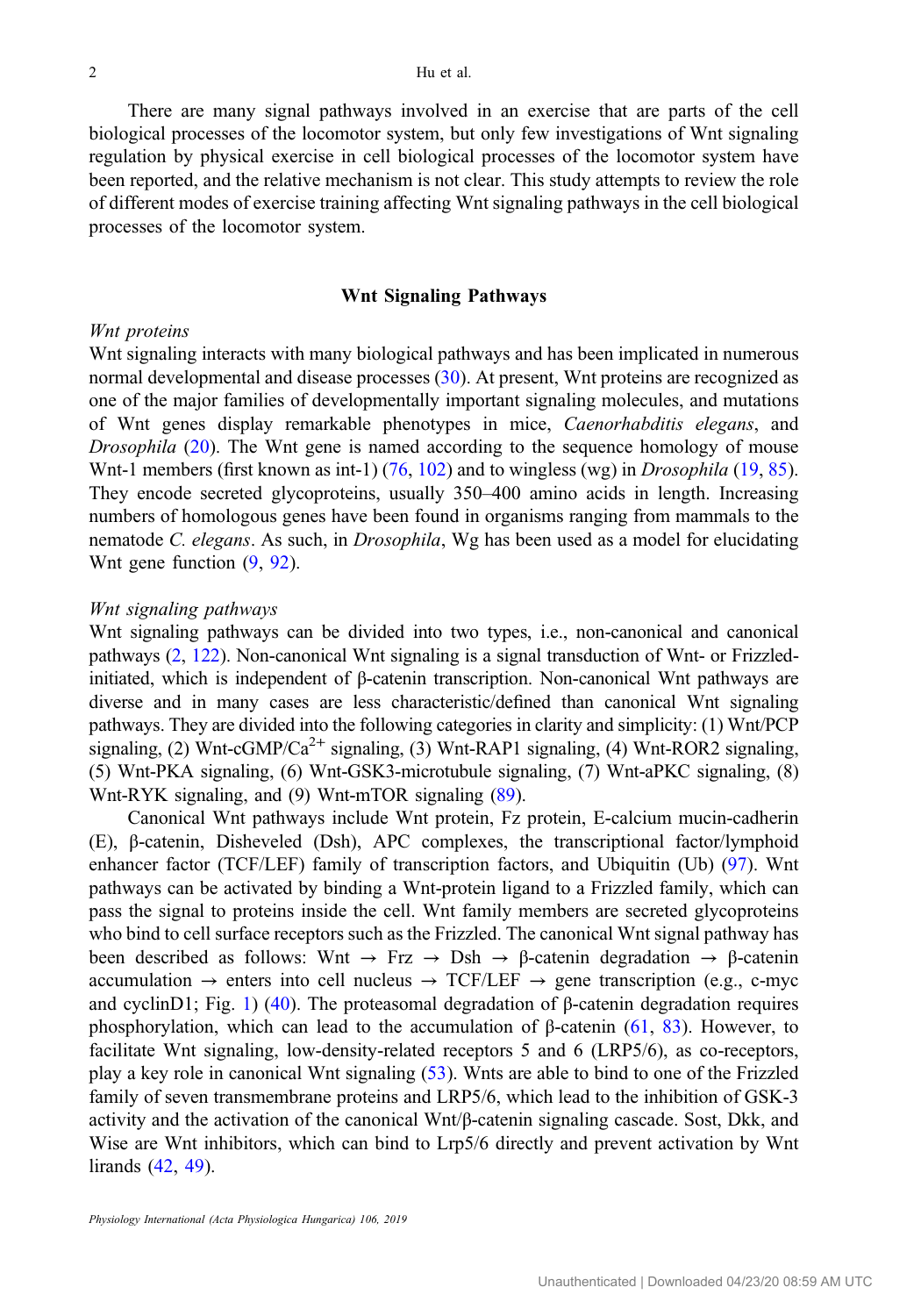<span id="page-2-0"></span>

Fig. 1. The canonical Wnt pathways. When the ligand is bound in the extracellular space by one or more inhibitors and then intracellular β-catenin is degraded, Wnt signaling is turned off. The clear role of canonical Wnt signaling is to regulate the stability of β-catenin whose cytoplasmic concentrations are tightly regulated by the ubiquitinproteosome degradation complex, which contains the scaffold protein Axon as well as β-catenin, casein kinase 1, glycogen synthase kinase-3β (GSK3β), and tumor suppressor protein adenomatous polyposis (APC)

Studies suggested that Wnt signaling pathways can control biological cell growth, apoptosis, and gene expression of self-renewal and survival. They also play an important role in muscle tissue repair, bone health, and neurogenesis [\(5](#page-14-0), [27](#page-14-0), [125](#page-19-0)).

# Wnt Signaling Pathways in Exercise

#### Wnt signaling pathways in bone health

Both skeletal muscle and bone originate from the mesoderm, and are derived from somatic cells during embryonic development. Somatic cells differentiate into the dorsal dermal cells and ventral sclera, giving rise to skeletal muscle and bone. The balance between bone formation and resorption is important for the health of adult bones and the skeletal system. Breaking this balance in bone homeostasis leads to diseases, such as bone-related diseases, especially osteoporosis, in which bone mineral density (BMD) is decreased, bone microarchitecture deteriorated, and the risk of fracture increased.

Appropriate exercise is one of the most important positive stimuli for bone formation and appears to have positive effects on the prevention of osteoporosis [\(37](#page-15-0)). Appropriate exercise can enhance the bone mass, bone geometry, and bone strength in adults. In contrast, exhaustive or strenuous exercise has negative effects on the balance between bone formation and resorption, which may increase bone resorption and lead to stress-related fractures in military recruits and elite athletes ([12\)](#page-14-0).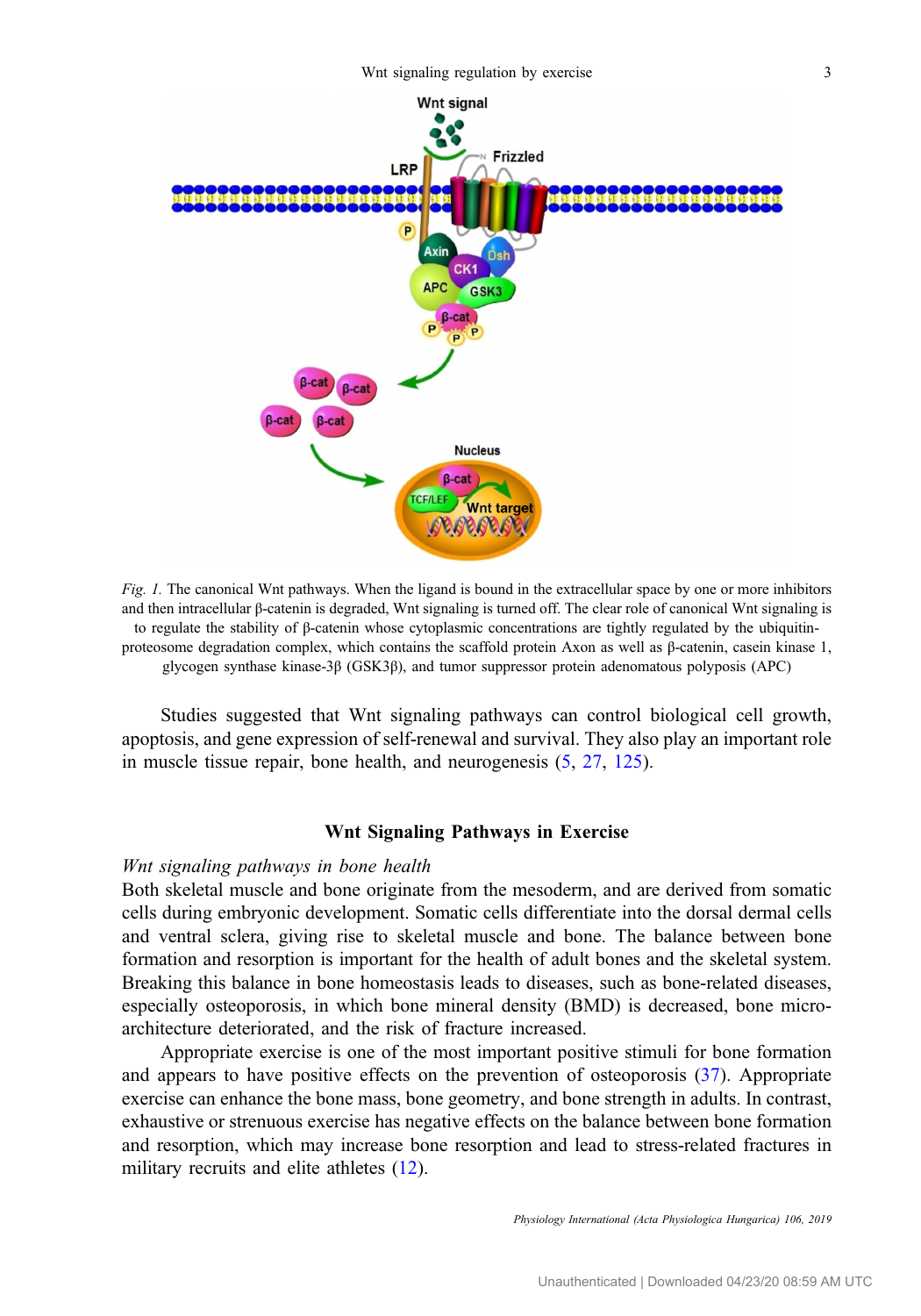Osteoporosis is a health problem that is more common in the elderly population. In mouse models, aerobic exercise increases serum levels of sex hormones and decreases levels of cytokines, such as IL-1, IL-6, and Cox-2, which can lead to osteoclastogenesis and bone resorption ([60,](#page-16-0) [112\)](#page-18-0). Xi et al. ([28\)](#page-14-0) showed that 5 weeks of medium intensity, but not low intensity, exercise could increase β-catenin mRNA expression in the tibia, and 9 weeks of exercise, at both medium and low intensity, increased β-catenin mRNA expression. Interestingly, they found that high-intensity exercise was able to maintain or even increase bone strength, while it had negative effects on bone mass. A previous study has demonstrated the effect of aerobic exercise on estrogen metabolism ([93\)](#page-17-0). Estradiol can enhance Wnt/β-catenin signaling during the menstrual cycle, whereas progesterone inhibits Wnt/β-catenin signaling [\(105](#page-18-0)). Kiel et al. ([50\)](#page-15-0) found that genetic variation in exons 10 and 18 of the LRP5 gene modulates Wnt signaling and the relationship between physical activity and BMD in men.

In addition, a study found that the expression of β-catenin, but not of Wnt1 or Lrp5, was increased after 5 weeks of medium-intensity exercise, suggesting that Akt/GSK3β might combine with Wnt/β-catenin signaling pathways at an early stage of exercise-mediated bone formation [\(22](#page-14-0), [28](#page-14-0), [90\)](#page-17-0). These results indicate that activation of the Wnt signaling pathway plays a part in osteoporosis prevention in a senile rodent exercise model ([28\)](#page-14-0). A previous study indicated that the enhanced osteoblast differentiation induced by GSK3β was mediated by β-catenin downregulation ([45\)](#page-15-0).

Almeida et al. ([3\)](#page-13-0) reported an age-related increase in lipid oxidation-produced 4-hydroxynonenal as well as increased expression of lipoxygenase and peroxisome proliferator-activated receptor-γ in the skeleton of 4-month-old mice, suggesting that a high-expressing allele of the lipoxygenase Alox15 induced renewed Wnt signaling that had been decreased [\(3](#page-13-0)). Other studies have found that in the early stages of fracture repair, target gene expression (c-myc and connexin 43) levels, and the Wnt signaling pathway were upregulated, except for LEF-1 expression, suggesting that the activation of Wnt signaling pathways in the process of fracture repair affects the fracture-healing process [\(114](#page-18-0)). Studies also found that the Wnt signaling pathway plays an important role in the stem cells of osteoblasts. Yamada et al. [\(115\)](#page-18-0) found that the Wnt signaling pathway participates in the osteoblastic differentiation of hMSCs and secreted frizzled-related proteins, thus oppositely controlling osteoblastogenesis through canonical and non-canonical pathways. Therefore, Whet signaling pathways play a crucial role in fracture repair, in the process of transformation of mesenchymal stem cells to osteoblasts, and in osteoblast differentiation and bone metabolism. Thus, Wnt intervention is an important target of bone loss in a variety of drug treatment interventions in astronauts [\(23](#page-14-0)).

In bone canaliculi, shear stress has been induced by fluid flow and then the synthesis of the activation of integrins was induced, which triggers the Wnt signaling pathway [\(31](#page-15-0)). This pathway is thus important in osteocytes and osteoblasts. In osteocytes, the Wnt pathway can prevent apoptosis and transmit signals to other bone cells as well as to osteoblasts for differentiation, proliferation, and the synthesis of the bone matrix.

Osteocytes were able to sense mechanical load. Physical activity can increase the resistance to bone fractures and may be used as a prophylactic tool against osteoporosis [\(31](#page-15-0)). The mammalian skeleton was reconfigured to accommodate the load environment, which also helps to increase and maintain maximum BMD. The prevention effectiveness of physical exercise in osteoporosis depends on strain magnitude, strain rate, cycle number, strain frequency, and rest periods, and an increase in BMD is found only in loaded parts of the skeleton. To address the problem of bone loss in the elderly, a lot of researches have focused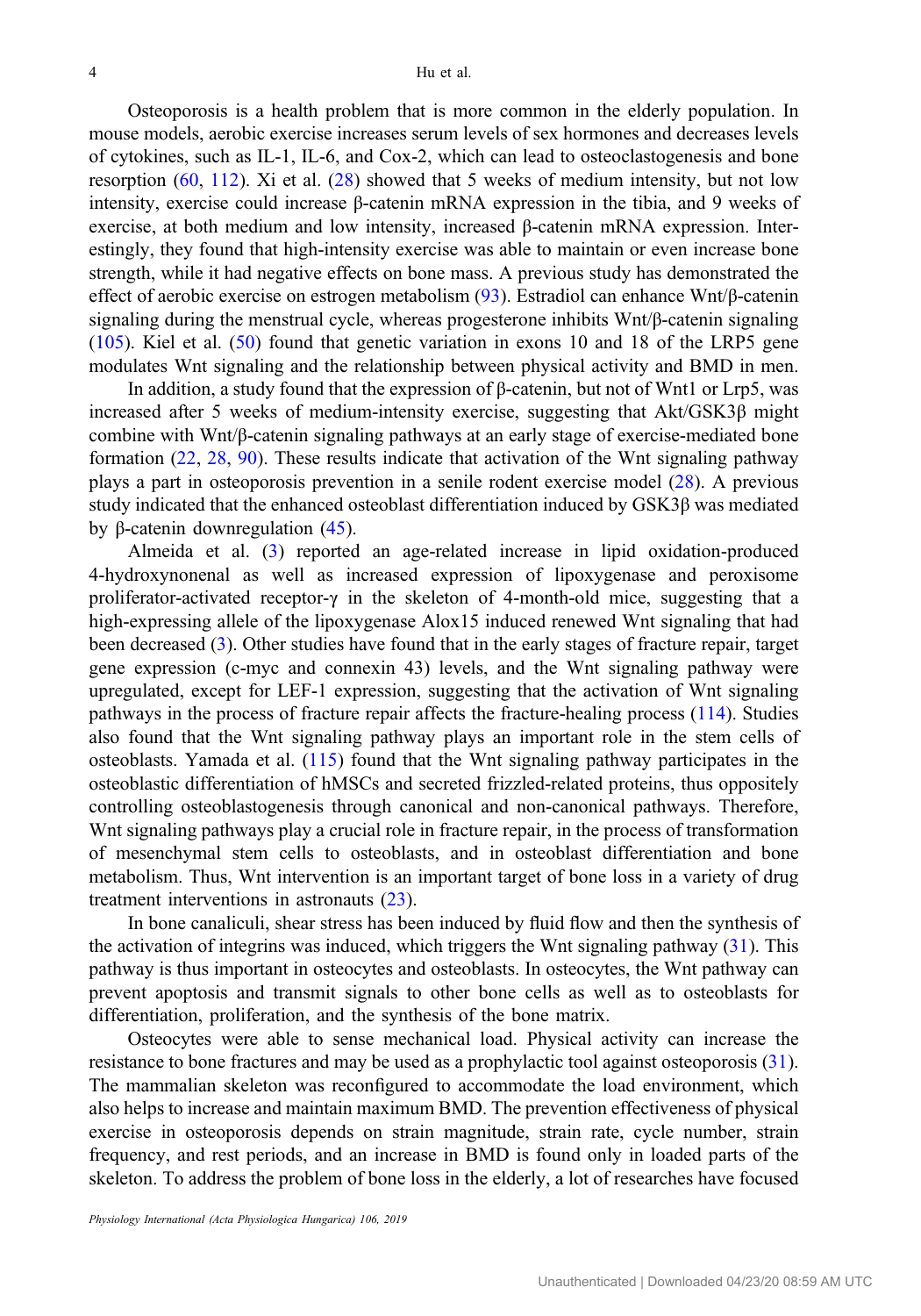on mechanical signals, which can help maintain bone health [\(86](#page-17-0), [100](#page-18-0)). Through mechanical exercise, signals can be regulated by Wnt signaling pathways that affect bone formation. Arnsdorf et al. ([6\)](#page-14-0), investigating β-catenin translocation and Wnt protein expression, found that oscillatory fluid flow stress can regulate the bone marrow mesenchymal stem cells of mice from C3H10T1/2 in the non-canonical and canonical Wnt signaling pathway. Noncanonical Wnt5a signaling involving Ror2 and RhoA, as well as N-cadherin mediated β-catenin signaling, is necessary for mechanically induced osteogenic differentiation (Fig. 2). It has been found that sclerostin (SOST) was an antagonist for Wnt signaling. The loss of SOST was able to induce Wnt signaling hyperactivation, which has also been found in sclerosteosis [\(88](#page-17-0)). Consistent with this, previous studies demonstrated that downregulation of Sost was an obligatory step for mechanical loading to activate Wnt signal and induce osteogenesis (Table [I](#page-5-0)) [\(16](#page-14-0), [99](#page-17-0)).

# Wnt signaling pathways in muscles

The long-term net balance of skeletal muscle protein synthesis and the decomposition of the synthesis rate significantly affect the balance of proteins in the whole body and determine the state of muscle mass ([69\)](#page-16-0). Long-term suppression of synthesis or upregulated breakdown could lead to muscle atrophy; this mechanism plays an important role in a variety of disease states, including HIV/AIDS, cancer, renal failure, sepsis, diabetes, aging, and bed rest ([25,](#page-14-0) [58,](#page-16-0) [59,](#page-16-0) [91\)](#page-17-0).

Physical exercise plays an important role in the intervention for this negative balance, such as in sarcopenia, which also has an effect on satellite cells in the skeletal muscle during aging. Satellite cells play a major role in the regeneration and recovery of muscles, because they have the ability to produce a large amount of new muscle fibers within a few days.



Fig. 2. The role of exercise on bone health by activating the Wnt signal pathway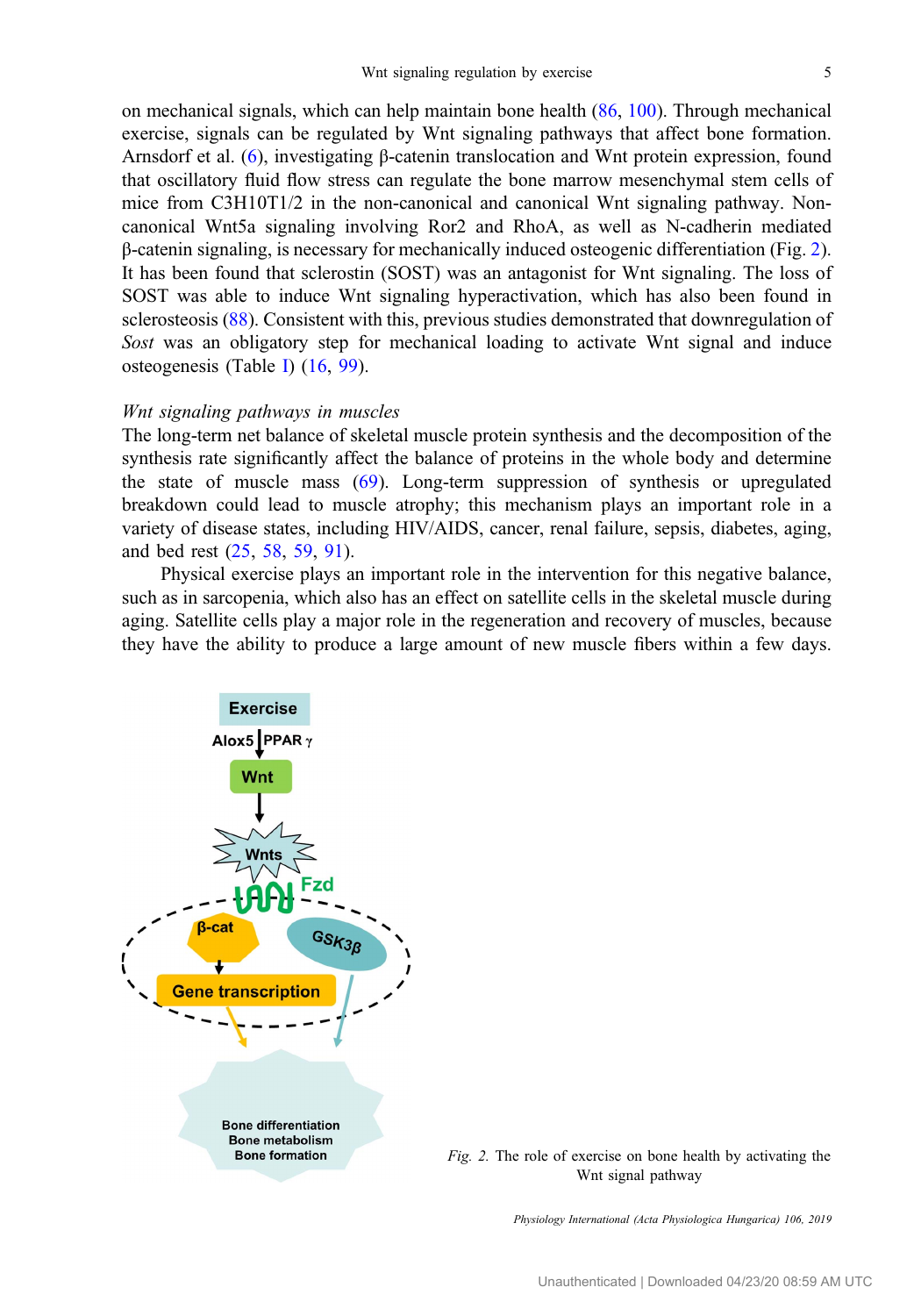| an hanna<br>ì           |
|-------------------------|
|                         |
| ny avarone :            |
|                         |
| war cimaling ragilation |
| l                       |
| $\ddot{\phantom{0}}$    |
| I                       |
| :<br>.                  |
| i<br>Š<br>i             |
|                         |
| ĩ                       |

<span id="page-5-0"></span>

| Molecular mediators                             | Classification                             | Modes of exercise training           | Mechanism                                                                                                                                                                                                                    | Ref.          |
|-------------------------------------------------|--------------------------------------------|--------------------------------------|------------------------------------------------------------------------------------------------------------------------------------------------------------------------------------------------------------------------------|---------------|
| Wnt1, LRP5, and $\beta$ -catenin                | nbred SAMP6 and SAMR1<br>mice              | Medium-intensity aerobic<br>exercise | osteoporosis prevention by exercise in a duration<br>Wnt signaling pathways were involved in<br>and intensity-dependent manner                                                                                               | (28)          |
| Cox2, IL-1 $\beta$ 2, and IL-6                  | Wistar female rats                         | Aerobic exercise                     | Exercise increased bone mass in post-menopausal<br>osteoporosis rat models by inhibiting bone<br>resorption and increasing bone formation                                                                                    | (60)          |
| Akt and GSK3ß                                   | Marrow-derived mesenchymal<br>stem cells   | Mechanical strain                    | leads to amplification of both Akt activation and<br>Reapplication of cyclic strain within a 24-h period<br>its subsequent inhibition of GSK3ß                                                                               | $\widehat{5}$ |
| β-Catenin, Wisp1, Cox2,<br>PI3-kinase, and PGE2 | CIMC-4 cells                               | Mechanical strain                    | and exercise can augment multiple strategies that<br>Mechanical activation of Akt and inactivation of<br>independently of Wnt signaling through LRP5,<br>GSK3ß contribute to $\beta$ -catenin translocation<br>increase bone | (22)          |
| SFRP3 and SFRP4                                 | Juman mesenchymal stromal<br>cells (hMSCs) |                                      | through canonical and non-canonical pathways<br>SFRPs contrarily control osteoblastogenesis                                                                                                                                  | (115)         |
| The LRP5 gene                                   | 868 men and 929 women                      | Aerobic exercise                     | explain some gender-related differences in bone<br>Wnt-LRP5 may play a role in the adaptation of<br>bone to mechanical load in humans and may<br>mass                                                                        | (50)          |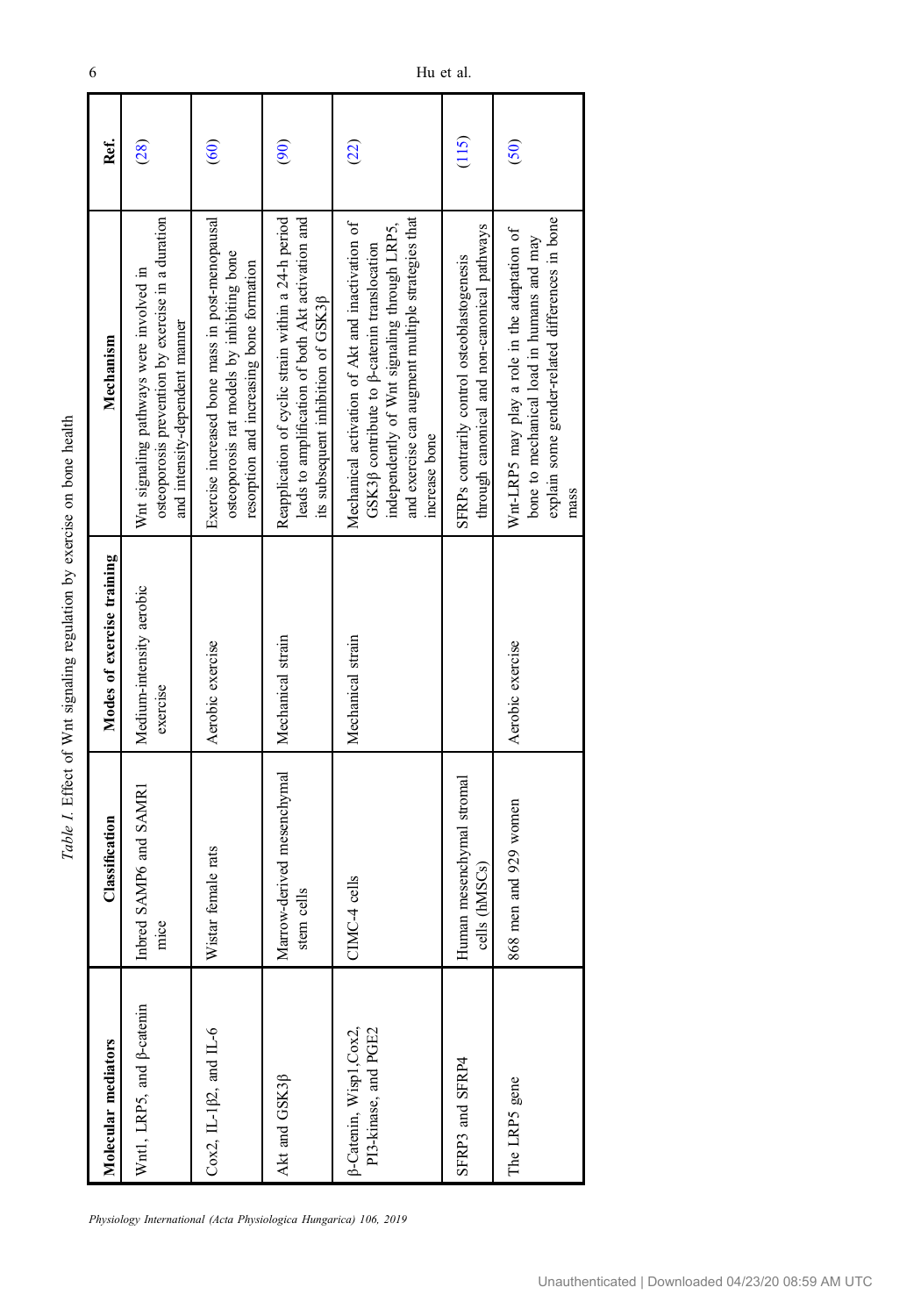Exercise can change the composition of muscle fibers, improve the performance and metabolism of muscles, and play a positive role in regulating satellite cells [\(38](#page-15-0)). During the aging process, the number of satellite cells decreases, which has been shown to be associated with a decline in muscle mass as well as with various functional characteristics [\(38](#page-15-0)). During the initial stage, the active presence of canonical Wnt signaling in satellite cells is a response to injury. The inhibition of Wnt signaling can lead to an obvious decrease in satellite-cell proliferation ([80\)](#page-17-0).

Fujimaki et al. [\(38](#page-15-0)) studied male C57BL/6J mice using a running wheel for 4 weeks. They found that, in the skeletal muscles of adult and aged mice, voluntary wheel running activated satellite cells and satellite-cell proliferation, and the levels of Wnt3, Wnt5a, and Wnt5b (canonical Wnt signaling) significantly increased after 4 weeks of voluntary running in both adult and aged mice. The change in Wnt signaling cascades however did not induce fibrosis in either group of mice. Canonical Wnt/β-catenin signaling was upregulated after mild voluntary wheel-running exercise [\(87](#page-17-0)). Because of the remodeling of MyoD and Myf5 promoter chromatin after exercise, the state of satellite cells ranged from quiescent to activated, which proved to be effective in preventing the development of sarcopenia [\(38](#page-15-0)). This study shows that exercise-induced Wnt does not cause fibrosis in aged skeletal muscles and rescues the activity of satellite cells.

In skeletal muscles, both insulin and exercise decrease  $GSK3\beta$  activity, and treadmillrunning exercise in vivo significantly decreases β-catenin phosphorylation in both muscle types, with complete dephosphorylation being elicited by maximal exercise [\(8](#page-14-0)). In addition, resistance-training can increase the Wnt/β-catenin signaling ([57,](#page-16-0) [94\)](#page-17-0). In downhill-running exercise, the GSK3β activity and LEF1 protein expression were decreased, but other components of Wnt signaling were not affected [\(4](#page-14-0)).

Wnt and Shhare are extracellular signaling molecules, which are secreted from the surrounding environment and determine the developmental fate of skeletal muscles. Physiological stimuli including exercise and hyper muscular contraction are known to upregulate Notch and Wnt signaling in young muscles ([8\)](#page-14-0). However, the role of Wnt signaling in the repair of impaired aged skeletal muscles is controversial. Some studies suggest that there is an exacerbation of Wnt signaling in aged skeletal muscles. Although Wnt signaling is required for completion of muscle repair, the incongruous elevation of Wnt signaling in aged skeletal muscles may result in dysfunctional myogenic capability and acceleration of aging [\(121](#page-18-0)). Liu et al. ([65\)](#page-16-0) used the klotho mouse model (klotho-deficient mice show accelerated aging) and observed increased Wnt signaling that was associated with cell senescence and a decreased life span. Brack et al. ([17\)](#page-14-0) performed parabiotic experiments between young and aged mice and demonstrated that there was decreased Wnt signaling (increased  $GSK3\beta$  expression) in aged myogenic cells when exposed to young mouse serum, and increased Wnt signaling (decreased GSK3 expression) in young myogenic cells when paired with aged mice (Fig. [3](#page-7-0)). In addition, using a fusion protein of the Wnt receptor, Frizzled, (Frizzled-Fc), Brack et al. [\(17](#page-14-0)) indirectly measured increased levels of Wnt signaling components in the circulation of aged mice. When Frizzled-Fc was incubated with serum from aged mice, there was decreased Wnt activity; however, young serum incubated with Frizzled-Fc did not induce a change in the degree of Wnt signaling.

In cognitively impaired aged rats, the activation of Wnt was decreased with general aging, whereas exercise seemed to activate the status of Wnt pathway signaling [\(27](#page-14-0)). Wu et al. [\(113](#page-18-0)) found in animal studies that electrical stimulation (ES) increased the expression of Hey 1 (Notch target gene) and Pitx2 (a Wnt responsive gene), suggesting that the activation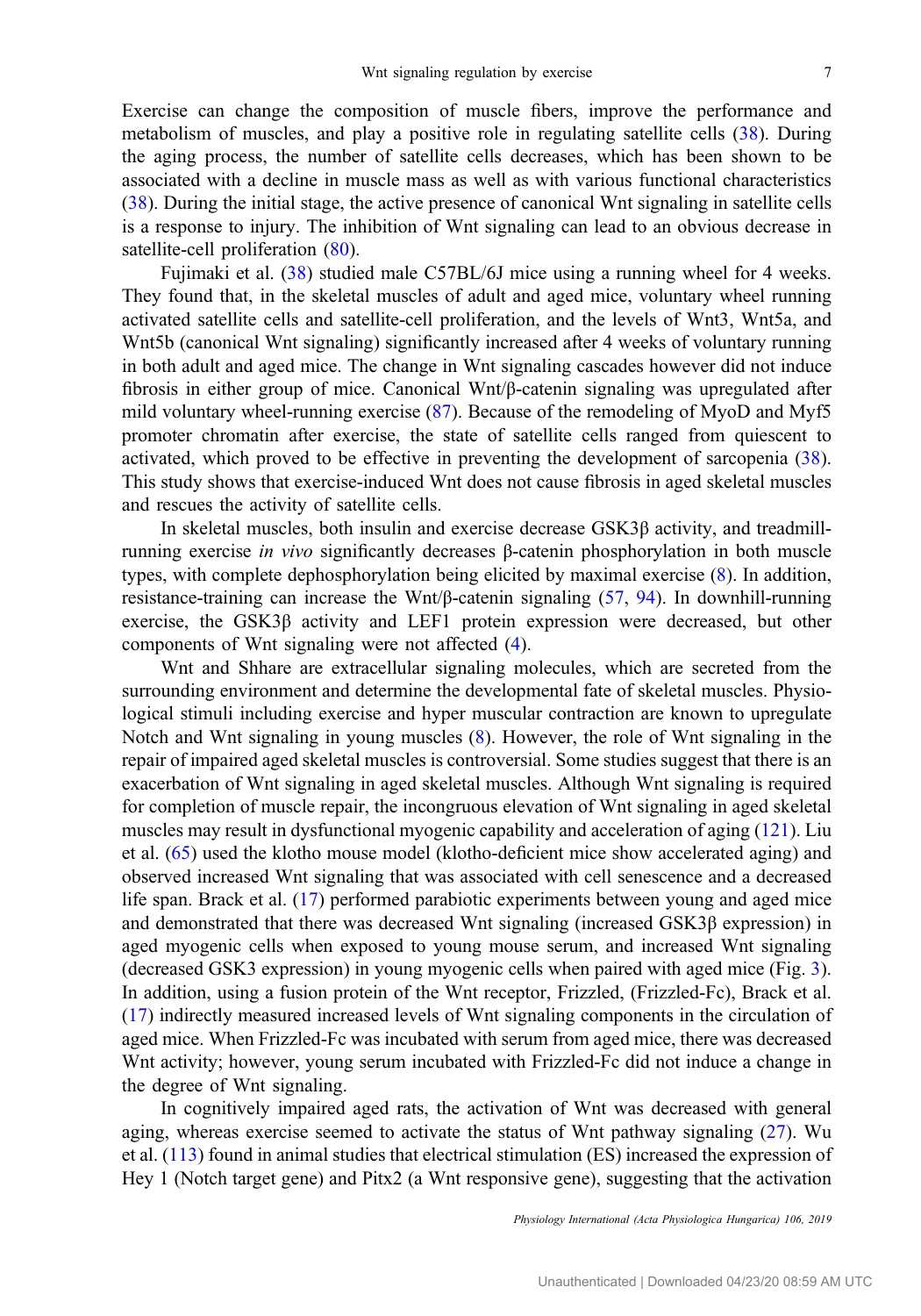<span id="page-7-0"></span>

of the Notch and Wnt pathways coincides with the movement-related muscle cell potential change. According to a recent study by Naito et al. [\(73](#page-16-0)), the increasing secretion of C1q activates the Wnt signaling pathway in aging muscles and leads to the development of muscle fibrosis. Cellular senescence was promoted by a continuous Wnt exposure in a mouse model of accelerated aging [\(65\)](#page-16-0), and age-related elevation of Wnt signaling causes fibrosis in skeletal muscles, resulting in sarcopenia ([77\)](#page-17-0). The level of C1q may be a novel biomarker of sarcopenia, and the aging-induced increase in C1q secretion activates the Wnt signaling pathway in muscles, leading to the development of muscle fibrosis ([107\)](#page-18-0). Furthermore, Okada et al. ([77\)](#page-17-0) found that C1q-induced activation of Wnt signaling can lead to fiber-type shift and demonstrated that the status of Wnt signaling may be a target to prevent skeletal myopathy in CHF. Consistent with this, it has been demonstrated that resistance training was able to prevent muscle fibrosis and atrophy via downregulation of C1q-induced Wnt signaling (Table [II\)](#page-8-0)  $(7, 44)$  $(7, 44)$  $(7, 44)$  $(7, 44)$ .

# Wnt signaling pathways and cranial nerve function

Hippocampal neurogenesis. Adult hippocampal neurogenesis plays a key role in memory and mood or anxiety-related behaviors, and environmental factors such as exercise, environmental enrichment, hippocampal-dependent learning, ES, stress, age, and pharmacological manipulations have all been shown to affect adult hippocampal neurogenesis, memory, depression, and neurodegenerative diseases such as Alzheimer's disease (AD) and Parkinson's disease ([124\)](#page-19-0). Physical activity can reduce these harmful effects of the aging process. At the brain level, long-term moderate exercise regulates synaptic plasticity and neurogenesis in which the canonical Wnt/β-catenin signaling pathway participates in neural protection and synaptic plasticity [\(10](#page-14-0)). Physical activity increases the vascularization in the frontal cortex and the hippocampus, thereby increasing oxygen delivery and neuronal survival and neurogenesis ([104\)](#page-18-0). Running has also been shown to increase neurogenesis and dendritic complexity as well as the length of granule cell processes in the dentate gyrus in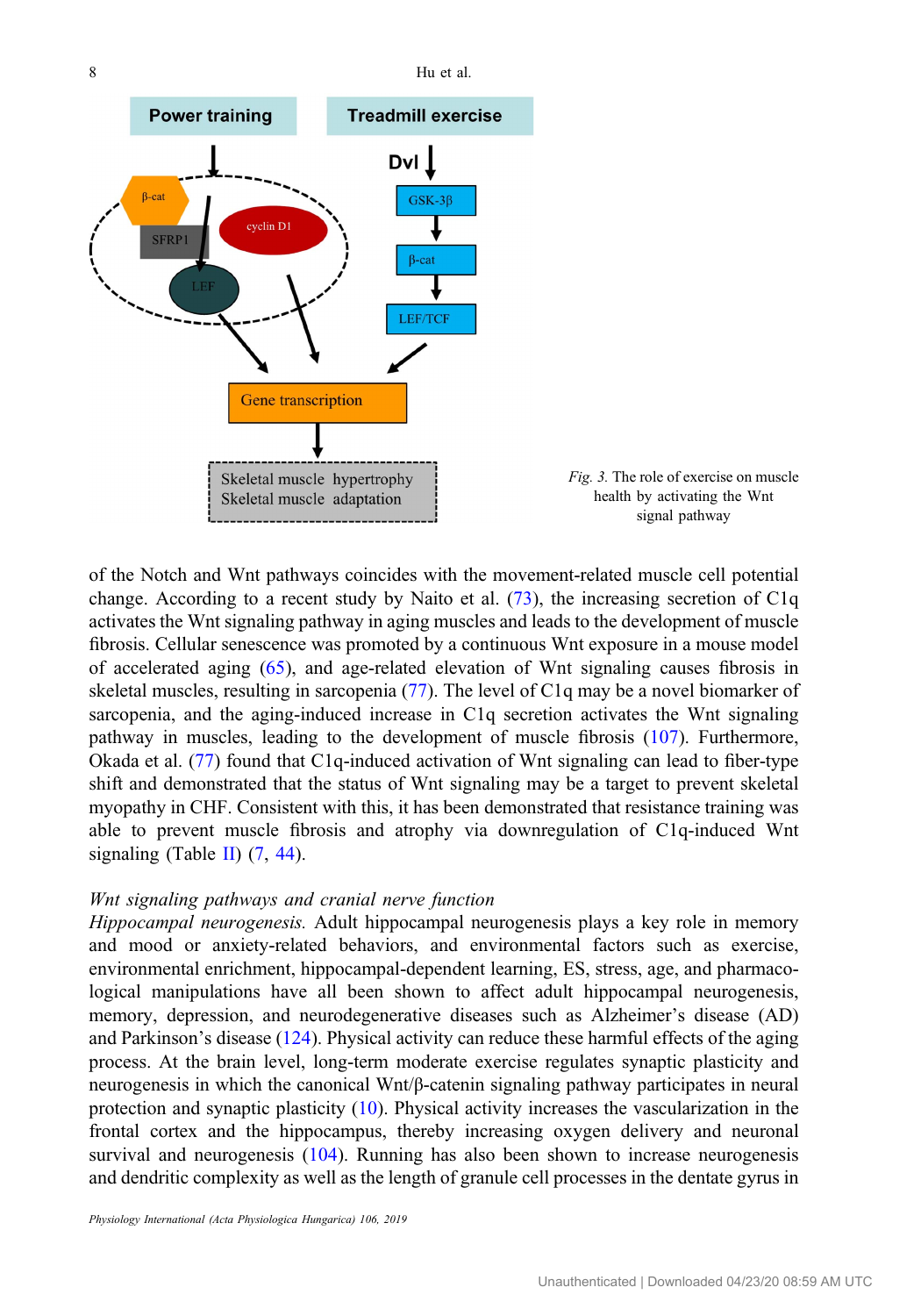<span id="page-8-0"></span>

| Molecular mediators                                                                | Classification                                  | Modes of exercise training | Conclusion                                                                                                                                                                                                                                         | Ref.                   |
|------------------------------------------------------------------------------------|-------------------------------------------------|----------------------------|----------------------------------------------------------------------------------------------------------------------------------------------------------------------------------------------------------------------------------------------------|------------------------|
| Wnt3/5a/5b, GSK-3ß, and <sup>β-catenin</sup>                                       | C57BL/6J mice                                   | Aerobic exercise           | Aerobic exercise upregulated canonical Wnt/ß-<br>catenin signaling in skeletal muscle                                                                                                                                                              | (38)                   |
| Dvl, Axin, $\beta$ -catenin, and GSK3 $\beta$                                      | Sprague-Dawley rats                             | Aerobic exercise           | association between Dvl and GSK-30 in skeletal<br>Exercise in vivo, but not insulin, increases the<br>muscle, an event paralleled by $\beta$ -catenin<br>dephosphorylation                                                                         | $\circledast$          |
| Wnt3a, B-catenin, GSK3ß, LEF1                                                      | C57BL/J6 male mice                              | Eccentric exercise         | DHR decreased GSK3ß and increased LEF1<br>protein expression but did not affect other<br>components of Wnt signaling                                                                                                                               | $\widehat{\mathbf{f}}$ |
| GSK3a, P-GSK3a; cateninSer(33/<br>Akt, p-Akt Thr(308) and Ser(473),<br>37) Thr(41) | Eight healthy human subjects                    | Aerobic exercise           | identify them as possible molecular mediators of<br>signaling in human skeletal muscle, and as such<br>exercise's effect on metabolic and transcriptional<br>Exercise can regulate Akt, GSK3, and $\beta$ -catenin<br>processes in skeletal muscle | (87)                   |
| Wnt4 and <sub>B</sub> -catenin                                                     | Healthy and resistance-trained men              | Resistance exercise        | ULB resistance exercise increased Wnt4/p-catenin<br>signaling                                                                                                                                                                                      | (94)                   |
| WNT1, Frizzled 1, SFRP1, DVL1,<br>and <b><i>p</i>-catenin</b>                      | Male subjects                                   | Resistance raining         | of components of the WNT signaling pathway at<br>Resistance-training regimens activated expression<br>the gene and protein levels                                                                                                                  | (57)                   |
| C1q                                                                                | 69 men and 62 women                             | Resistance training        | correlated with muscle mass and muscle strength<br>middle-aged and older adults than in young<br>Serum C1q level was significantly higher in<br>adults, and serum C1q level significantly                                                          | (107)                  |
| C1q, glycogen synthase kinaseß/ß-<br>catenin                                       | Young and aged senescence-<br>accelerated mouse | Resistance training        | Resistance training ameliorated muscle fibrosis and<br>atrophy in aged mice/decreased circulating and<br>muscle C1q levels/attenuated muscle Wnt<br>signaling activation                                                                           | $\left(44\right)$      |

Table II. Effect of Wnt signaling regulation by exercise on muscle Table II. Effect of Wnt signaling regulation by exercise on muscle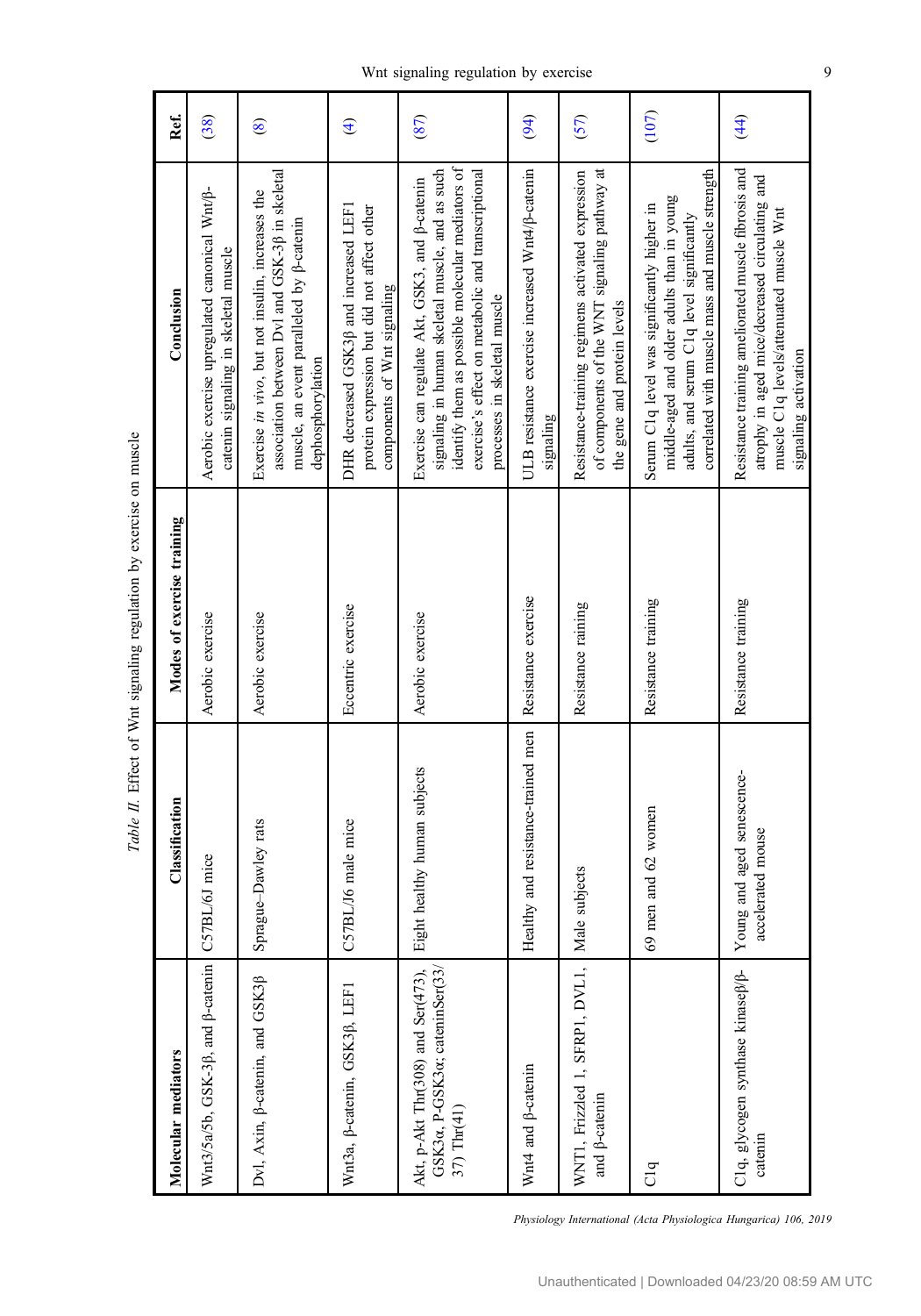both wild and captive-bred rats ([21,](#page-14-0) [35,](#page-15-0) [84\)](#page-17-0). Several research groups have shown that the importance of running is a key factor of lifestyle by stimulating neurogenesis significantly and is critical for Wnt signaling [\(95](#page-17-0)). The effects of exercise on hippocampal function are related to Wnt signaling pathways [\(124](#page-19-0)). After 2 months of aerobic exercise, neurogenesis is significantly increased in the mouse's dentate gyrus ([1\)](#page-13-0).

Evidence indicates that Wnt signaling can modulate adult hippocampal neurogenesis [\(103](#page-18-0)) that controls synaptic plasticity; regulates long-term potentiation; regulates neuronal development, differentiation, and synaptogenesis; and inhibits GSK3β activity [\(26](#page-14-0), [30](#page-14-0)). The Wnt signaling pathway is dysregulated in neurodegenerative diseases [\(13\)](#page-14-0).

A study found that the Dkk-1 induction was correlated with lower levels of sirtuin1 and increased levels of the acetylated form of p53 in sedentary (SED) animals, whereas they found increased levels of sirtuin1 and reduction in the acetylated form of p53 in the hippocampus of EXE (exercising) and NoEXE (environmentally enriched) animals [\(10](#page-14-0)). These results show that exercise and enrichment can increase the expression of this antiapoptotic protein. Axin1 is a scaffold protein that promotes the GSK3β-mediated phosphorylation and subsequent degradation of β-catenin [\(61](#page-16-0)). Axin2 is generally regarded as a transcriptional target of β-catenin and therefore a general indicator of Wnt pathway activity. Axin2 constitutes a negative feedback loop that controls Wnt signaling activity [\(68](#page-16-0)). Bayod et al. ([10\)](#page-14-0) showed higher levels of Axin1 and Axin2 protein levels in SED animals compared to the NoEXE or the EXE groups and an increase in protein levels of the active form of GSK3 in SED rats compared to the NoEXE and the EXE groups. This shows that long-term moderate exercise can activate Wnt pathways in the hippocampus of adult rats, and that it is related to DKK1, Axin1, and Axin2 (Fig. 4).

Alzheimer's disease  $(AD)$ . There is evidence that the dysfunction of the Wnt pathway is involved in neurodegeneration in various central nervous system diseases, including AD and ischemia ([24,](#page-14-0) [47](#page-15-0)). The key step of regulation is to regulate the Wnt/ $\beta$ -catenin signaling pathway and the central scaffold protein Axin1 APC,  $GSK3(3α/β)$ , and CKI ([30,](#page-14-0) [61](#page-16-0)). β-TrCP is part of the E3 Ub ligase complex, the protein containing the F protein, and the phosphorylated form of the β-catenin is not recognized. Thus, β-catenin is ubiquitinated and ultimately degraded by proteasomes. When the Wnt ligand binds to the Frizzled receptor and the low-density lipoprotein-related protein 5/6 (LRP5/6) co-receptor, the Wnt pathway is activated, resulting in the stabilization and nuclear translocation of the β-catenin. In the nucleus, β-catenin binds to TCF/LEF transcription factors to activate the Wnt-reactive target



Fig. 4. Long-term moderate exercise can activate Wnt pathways in the hippocampus of adult rats, and that it is related to DKK1, Axin1, and Axin2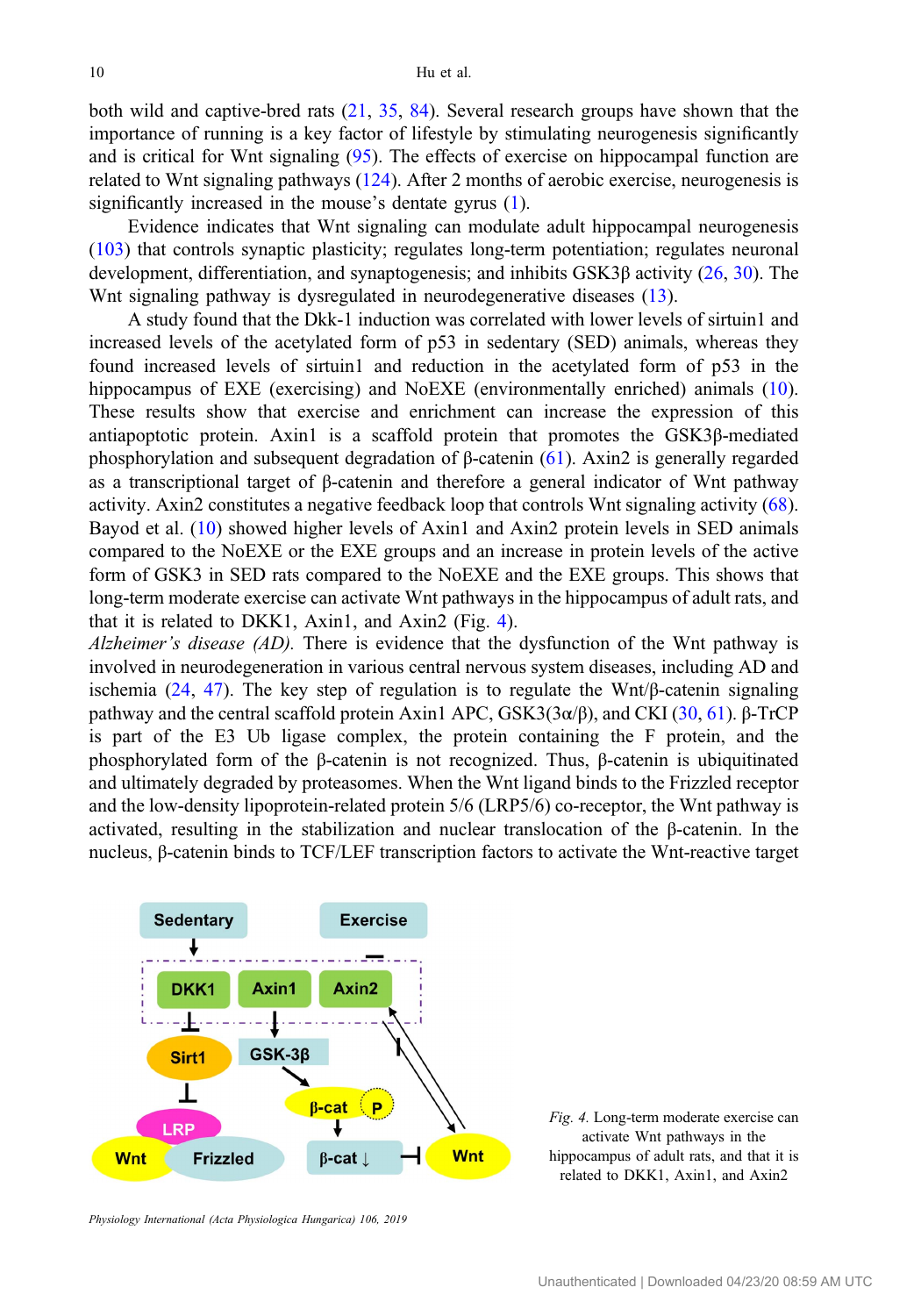gene, which plays a key role in neuroprotection and synaptic plasticity in the mature nervous system  $(46)$  $(46)$ .

Physical activity can reduce the deleterious effects of AD at the cerebral level in animal models [\(101](#page-18-0)). Okamoto et al. found that exercise significantly increase *de novo* expression of Wnt3 and thereby rescue impaired neurogenesis in aged animals. Furthermore, the decreased expression of Dcx, NeuroD1, and retrotransposon L1 was related to Wnt3 ([79\)](#page-17-0). Physical activity preserves cognition in the aging brain, demonstrated by Um et al., who trained mice at 24 months of age for 12 weeks (at a speed of 12 m/min, 60 min/day, 5 days/week, on a 0% gradient), and found that treadmill-exercised mice showed improved cognitive function in water maze tests ([46\)](#page-15-0). A study demonstrated that treadmill exercise can restore memory through increasing neurogenesis by activating Wnt signaling in AD ([51\)](#page-15-0).

Whit signal pathways can also affect cognitive ability, as Gerenu et al. [\(39](#page-15-0)) showed in 4-month-old Tg2576 mice that were cognitively trained. AD-like pathologies were measured, and the results indicated that levels of hippocampal post-synaptic markers (PSD95 and NR1) were increased, in which Arc and β-catenin were involved in synaptic formation, and that β-catenin was a key effector molecule in the Wnt signaling pathway. These findings show that physical activity is one of the most important protective factors that can delay or prevent AD. Early and long-time exercise can therefore serve as a kind of cognitive stimulation through Wnt signaling pathways, which affects the nervous system and thereby reduces the occurrence of AD.

Depression. Exercise shows positive effects on depression prevention and on mental disorders such as autism, via the Wnt signaling pathway. Research indicated that β-catenin plays an important role in nervous systemic diseases, including depression ([11,](#page-14-0) [41,](#page-15-0) [62](#page-16-0)). Running increases the amount of time spent in the open arms of the elevated plus maze and reduces anxiety ([14\)](#page-14-0). This effect is consistent with the effects of chronic treatment with the antidepressant fluoxetine ([56\)](#page-16-0). Okamoto et al. [\(78](#page-17-0)) reported that in the hippocampus, several antidepressants can increase WNT signaling, including downstream regulation of DVL and GSK3β. Wilkinson et al. ([109\)](#page-18-0) also showed that polymorphisms in several WNT-DVL-GSK3β pathway genes, including DVL2, are correlated with depression and certain neuropathological findings. Dias et al. injected Herpes simplex virus–green fluorescence protein into experimental mice of 7–9 weeks of age and found that the mice presented similarities to the social avoidance phenotype of depression. The overexpression of β-catenin, however, inhibited this phenotype and in the forced swim group and the water maze group, they found that β-catenin mediated the antidepressant phenotype  $(33)$  $(33)$ .

The experimental group in the previous experiments confirmed that the nucleus accumbens shows an increase in the Wnt signaling pathway in depression model rats [\(78](#page-17-0)). Studies [\(32,](#page-15-0) [106\)](#page-18-0) by Wassink and De Ferrari additionally found that autism may be associated with the breakdown of Wnt signaling pathways. Lijam et al. ([63\)](#page-16-0) reported that when Wnt pathway-related Dvl-1 is knocked out, mice showed the social behavior typical of autism, indicating that Wnt signaling pathways are associated with autism. These studies suggest that the changes in Wnt signaling pathways after exercise could be used for a therapeutic approach for depression and autism.

The β-catenin protein plays an important role in the mature central nervous system and in the development of behavioral resilience. It can activate a network that includes Dicer1 and downstream mRNAs, and its dysfunction has been connected to several neuropsychiatric disorders including depression. Thus, these mechanisms present a foundation for the development of novel therapeutic targets to promote stress resilience ([33\)](#page-15-0).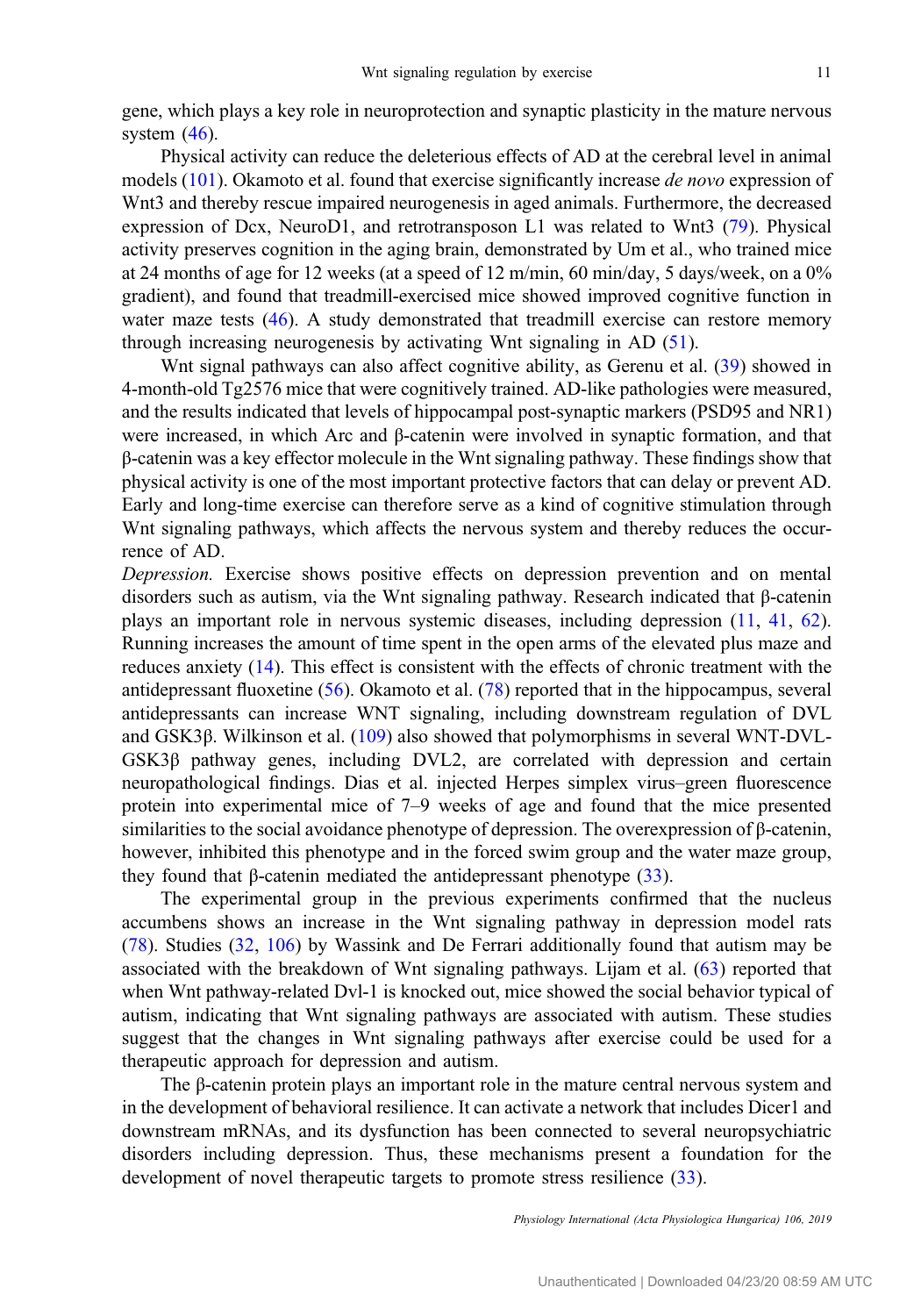## Wnt signaling pathways and NMJ

The NMJ is a cholinergic synapse that rapidly conveys signals from motoneurons to muscle cells to control muscle contraction. Neuromuscular junction formation requires proper interaction between motoneurons and muscle cells. NMJ formation requires reciprocal interactions between nerve terminals and muscle cells.

The formation of abnormal NMJ leads to neurological dysfunction, including congenital myasthenic syndrome and myasthenia gravis. Muscle-specific tyrosine kinase receptor (MuSK) and its co-receptor LRP4 are required for NMJ formation [\(18](#page-14-0), [111\)](#page-18-0). MuSK contains a Frizzled-like domain (cysteine-rich domain) in its extracellular region, and several Wnt molecules, including Wnt4, Wnt11, and Wnt9a, can be mediated by the Frizzled-like domains in vitro ([48,](#page-15-0) [96,](#page-17-0) [119](#page-18-0)). Before muscle innervation, acetylcholine receptors (AChRs) begin to aggregate in a broad central and prospective synaptic region of the muscle, and activation of the MuSK–LRP4 complex regulates the prepatterning step ([36,](#page-15-0) [64](#page-16-0), [108,](#page-18-0) [117](#page-18-0)). Then, the MuSK–LRP4 complex is further stimulated by the neural Agrin, which induces multiple signaling pathways leading to clustering and remodeling of aneural AChR clusters [\(52](#page-15-0), [120\)](#page-18-0). When tyrosine is phosphorylated, MuSK activates signaling cascades that promote synapse-specific transcription and anchoring of AChRs ([18,](#page-14-0) [64\)](#page-16-0). Wnt signaling pathways take place simultaneously during the formation of vertebrate and invertebrate neuromuscular junctions, and some Wnts are essential for the formation of NMJs (Table III).

| <b>Classification</b> |                           | Target                                                                         | Mechanism                                              | <b>Members</b>                                                                       | Ref.               |
|-----------------------|---------------------------|--------------------------------------------------------------------------------|--------------------------------------------------------|--------------------------------------------------------------------------------------|--------------------|
| Vertebrate            | Zebrafish                 | Prepatterning of<br><b>AChRs</b>                                               | MuSK Fz-like<br>domain                                 | Wnt11r and<br>Wnt4a                                                                  | (49, 103)          |
|                       | Rats                      | Post-synaptic<br>currents                                                      |                                                        | Wnt-5a                                                                               | (110)              |
|                       | Mice or rat               | AChR clustering,<br>post-synaptic<br>apparatus, and<br>motor axon<br>outgrowth | Agrin, LRP4, and<br>MuSK, MuSK<br>phosphorylation      | Wnt3 or Wnt3a, I<br>Wnt11 and<br>Wnt4, Wnt 2,<br>Wnt4, Wnt7a,<br>Wnt9a, and<br>Wnt11 | (31, 74, 112, 127) |
|                       | C2C12                     | AChR clusters                                                                  | MuSK and LRP4                                          | Wnt9a, 9b, 10b,<br>11, and 16                                                        | (127)              |
| Invertebrate          | Drosophila                | Development of<br>neuromuscular<br>synapses                                    | Wnt/Fz signaling<br>and Neto                           | Wnt1, Wnt2,<br>and Wnt7b                                                             | (54, 55, 66, 86)   |
|                       | Caenorhabditis<br>elegans | Synaptic function                                                              | $RIG-3$ , CAM-1, and<br>Wnt                            | Wnt/LIN-44                                                                           | (55, 87)           |
|                       |                           |                                                                                | CWN-2, LIN-17,<br>and post-synaptic<br>receptor levels | $\beta$ -Catenins                                                                    |                    |

Table III. Effect of Wnts in NMJ formation

AChR: acetylcholine receptor; NMJ: neuromuscular junction formation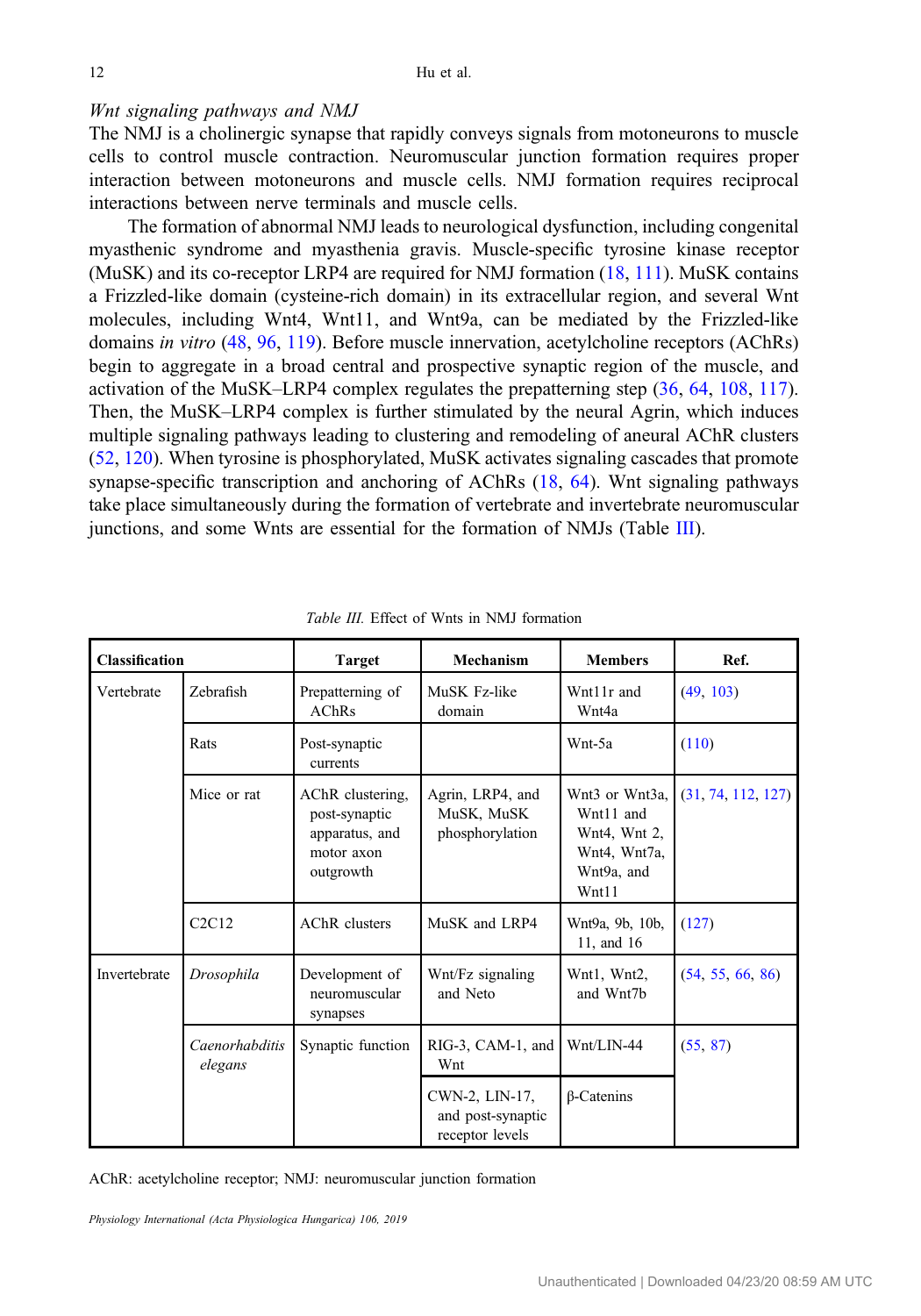<span id="page-12-0"></span>Agrin, which is a ligand supplied by motor neurons, is the key member in vertebrate neuromuscular synapse formation and maintenance. Agrin binds LRP4, then stimulates further associations between LRP4 and MuSK, and increases MuSK phosphorylation [\(18](#page-14-0), [123\)](#page-18-0), essential for the induction and maintenance of AChR clustering at nascent synaptic sites [\(18](#page-14-0), [55](#page-15-0)). In contrast, Ach is a type of antagonist, which depolarizes muscles and extinguishes AChR clusters, and is not directly opposed to nerve terminals that supply Agrin focally ([18,](#page-14-0) [55\)](#page-15-0).

Physical training leads to significant adjustments in NMJs. Most exercise interventions that have been investigated were types of endurance training [\(54](#page-15-0), [70\)](#page-16-0). Calcitonin gene-related peptide (CGRP) acts upon a wide variety of systems. Parnow et al. studied the results of endurance training (60 min/day at 30 m/min) and resistance (2-m wire mesh tower) on slow-twitch (soleus) and fast-twitch (Tibialis anterior) muscle fibers and the sciatic nerve and found that there was no difference between muscles of different features and that both types of training significantly increased CGRP and AChR levels. However, the action of CGRP on hypertrophy of the NMJ is not known  $(81)$  $(81)$ .

Yang et al. ([116\)](#page-18-0) cultivated rat adipose-derived stem cells (ADSCs) with the CGRP gene (CGRP-ADSCs) in complete neural-induced medium. The results showed that Wnt 3a, Wnt 5a, and β-catenin regulate the neural differentiation of ADSCs, and that CGRP gene expression apparently was connected to canonical Wnt signals to promote the neurogenesis of ADSCs. Zhou et al.  $(126)$  $(126)$  also found that the Wnt/β-catenin signaling pathway may be involved in CGRP-promoted osteoblastic differentiation of bone marrow stromal stem cells.



Fig. 5. Neuromuscular transmission regulated by physical exercise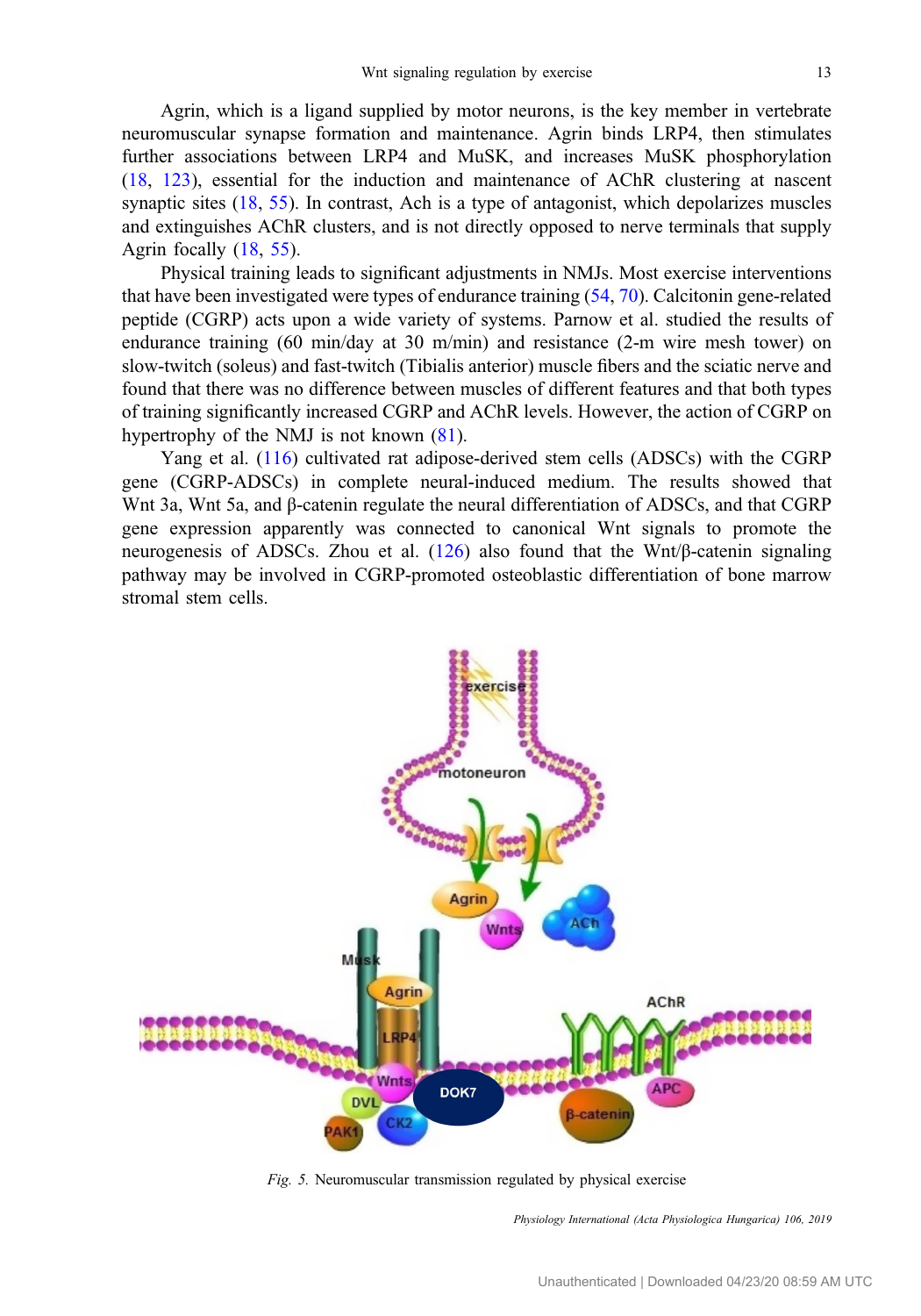<span id="page-13-0"></span>Acetylcholinesterase plays a major role in neuromuscular transmission and is regulated by exercise. In fast-twitch muscles, the levels of total acetylcholinesterase can be affected by exercise, and synaptic acetylcholinesterase can increase markedly, but the levels of synaptic AChRs are not changed, suggesting that aerobic exercise elevates the synaptic acetylcholinesterase/receptor ratio  $(15)$  $(15)$ . Strochlic et al.  $(96)$  $(96)$  $(96)$  found that Wnt4 dysfunction can decrease the number of prepatterned AChR clusters in mice embryos to 35% (E14 and E18.5 embryos), and when Wnt4 was overexpressed, the number of AChR clusters increased in cultured myotubes, indicating that Wnt4 directly affects post-synaptic differentiation (Fig. [5](#page-12-0)).

ES can induce muscle contraction to restore muscle mass, fiber-type distribution, and neuromuscular activity. In spinal cord injury, when the rat's soleus muscle was subjected to isometric resistance exercise by ES for 1 h per day for 1, 3, or 7 days, and 16 weeks, the results showed that ES increased the expression of Hey1 and Pitx2 and thereby Notch and Wnt signaling, suggesting that after 16 weeks of ES, neuromuscular junctions were repaired ([113](#page-18-0)).

## Discussion and Conclusions

The above review clearly shows how much is already known about the influence of physical activity on biological processes, including processes in muscles, bones, and the NMJ, as well as neurogenesis. Although several key studies and reviews have provided important insights into paracrine Wnt signaling between muscles and neurogenesis for the past 5 years, there are several important aspects that still need to be investigated and specifically the role of physical activity during the aging process and other important signaling pathways. Although it is evident that exercise plays an important role in the aging process, the intensity of exercise and the required time are still need to be studied. Exercise is particularly important in the prevention of diseases during the aging process. One fundamental question for future research will be, since animals (as well as humans) tend to be less active as they age, what happens during the biological process with decreasing exercise.

#### Acknowledgements

This study was funded by National Natural Science Foundation grants of China (61575065 and 11604104). SH and LY collected literature and drafted the manuscript. CW prepared the figures. TC-YL edited and revised the manuscript and approved the final version of the manuscript. This article does not contain any studies with human participants or animals performed by any of the authors.

## Conflict of interest

The authors declare that there is no conflict of interest in this study.

### **REFERENCES**

- 1. Aberg E, Perlmann T, Olson L, Brene S: Running increases neurogenesis without retinoic acid receptor activation in the adult mouse dentate gyrus. Hippocampus 18, 785–792 (2008)
- 2. Albanese I, Yu B, Al-Kindi H, Barratt B, Ott L, Al-Refai M, de Varennes B, Shum-Tim D, Cerruti M, Gourgas O, Rheaume E, Tardif JC, Schwertani A: Role of noncanonical Wnt signaling pathway in human aortic valve calcification. Arterioscler. Thromb. Vasc. Biol. 37, 543–552 (2017)
- 3. Almeida M, Ambrogini E, Han L, Manolagas SC, Jilka RL: Increased lipid oxidation causes oxidative stress, increased peroxisome proliferator-activated receptor-gamma expression, and diminished pro-osteogenic Wnt signaling in the skeleton. J. Biol. Chem. 284, 27438–27448 (2009)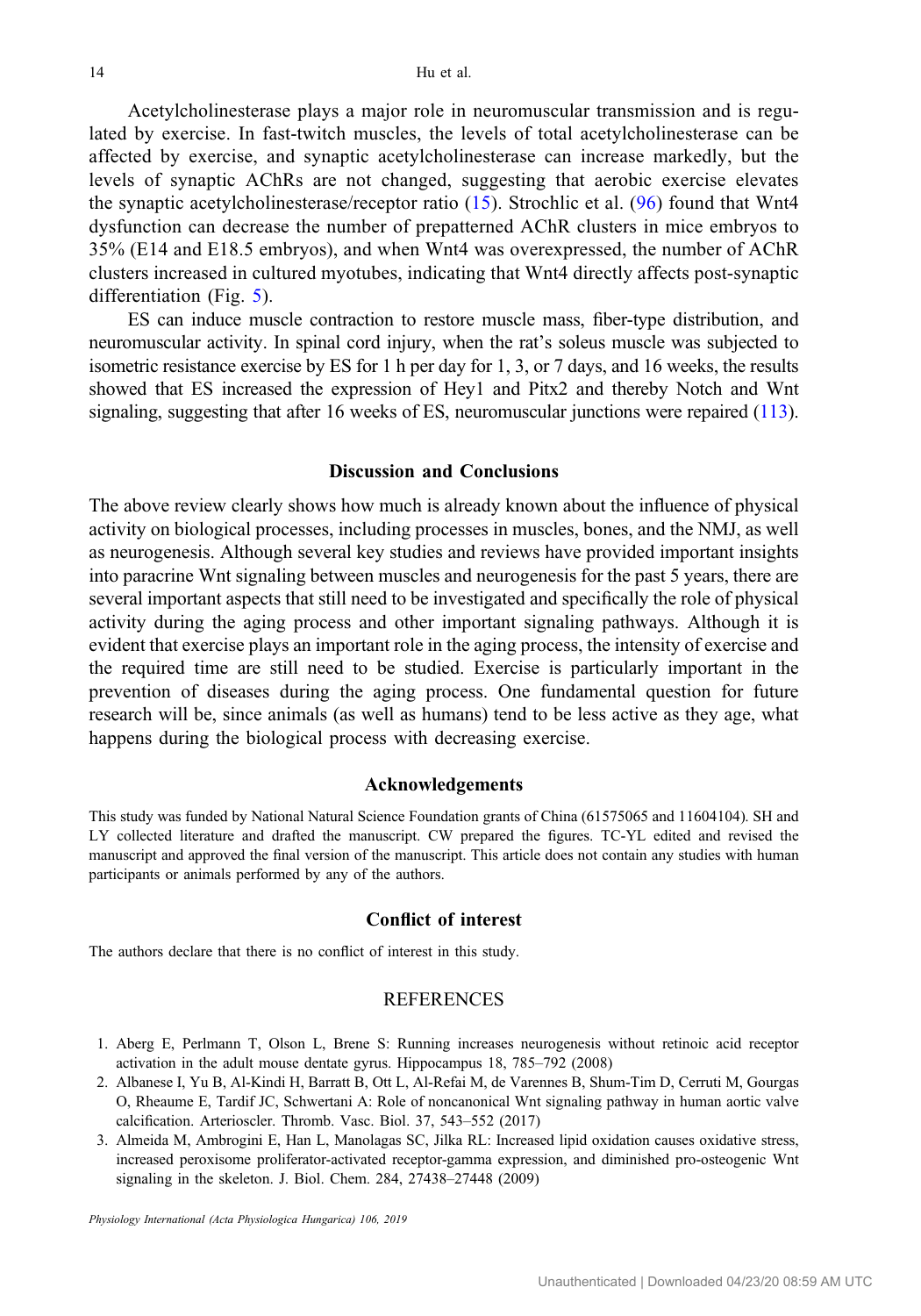- <span id="page-14-0"></span>4. Amin H, Vachris J, Hamilton A, Steuerwald N, Howden R, Arthur ST: GSK3β inhibition and LEF1 upregulation in skeletal muscle following a bout of downhill running. J. Physiol. Sci. 64, 1–11 (2014)
- 5. Armstrong DD, Esser KA: Wnt/β-catenin signaling activates growth-control genes during overload-induced skeletal muscle hypertrophy. Am. J. Physiol. Cell Physiol. 289, C853–C859 (2005)
- 6. Arnsdorf EJ, Tummala P, Jacobs CR: Non-canonical Wnt signaling and N-cadherin related β-catenin signaling play a role in mechanically induced osteogenic cell fate. PLoS One 4, e5388 (2009)
- 7. Arthur ST, Cooley ID: The effect of physiological stimuli on sarcopenia; impact of Notch and Wnt signaling on impaired aged skeletal muscle repair. Int. J. Biol. Sci. 8, 731–760 (2012)
- 8. Aschenbach WG, Ho RC, Sakamoto K, Fujii N, Li Y, Kim YB, Hirshman MF, Goodyear LJ: Regulation of dishevelled and beta-catenin in rat skeletal muscle: an alternative exercise-induced GSK-3β signaling pathway. Am. J. Physiol. Endocrinol. Metab. 291, E152–158 (2006)
- 9. Baker RK, Lively MO: Purification and characterization of hen oviduct microsomal signal peptidase. Biochemistry 26, 8561–8567 (1987)
- 10. Bayod S, Mennella I, Sanchez-Roige S, Lalanza JF, Escorihuela RM, Camins A, Pallas M, Canudas AM: Wnt pathway regulation by long-term moderate exercise in rat hippocampus. Brain Res. 1543, 38–48 (2014)
- 11. Beaulieu JM, Sotnikova TD, Yao WD, Kockeritz L, Woodgett JR, Gainetdinov RR, Caron MG: Lithium antagonizes dopamine-dependent behaviors mediated by an AKT/glycogen synthase kinase 3 signaling cascade. Proc. Natl. Acad. Sci. U. S. A. 101, 5099–5104 (2004)
- 12. Bennell KL, Malcolm SA, Thomas SA, Reid SJ, Brukner PD, Ebeling PR, Wark JD: Risk factors for stress fractures in track and field athletes. A twelve-month prospective study. Am. J. Sports Med. 24, 810–818 (1996)
- 13. Berwick DC, Harvey K: The importance of Wnt signalling for neurodegeneration in Parkinson's disease. Biochem. Soc. Trans. 40, 1123–1128 (2012)
- 14. Binder E, Droste SK, Ohl F, Reul JM: Regular voluntary exercise reduces anxiety-related behaviour and impulsiveness in mice. Behav. Brain Res. 155, 197–206 (2004)
- 15. Blotnick E, Anglister L: Exercise modulates synaptic acetylcholinesterase at neuromuscular junctions. Neuroscience 319, 221–232 (2016)
- 16. Bonewald LF, Johnson ML: Osteocytes, mechanosensing and Wnt signaling. Bone 42, 606–615 (2008)
- 17. Brack AS, Conboy MJ, Roy S, Lee M, Kuo CJ, Keller C, Rando TA: Increased Wnt signaling during aging alters muscle stem cell fate and increases fibrosis. Science 317, 807–810 (2007)
- 18. Burden SJ, Yumoto N, Zhang W: The role of MuSK in synapse formation and neuromuscular disease. Cold Spring Harb. Perspect. Biol. 5, a009167 (2013)
- 19. Cabrera CV, Alonso MC, Johnston P, Phillips RG, Lawrence PA: Phenocopies induced with antisense RNA identify the wingless gene. Cell 50, 659–663 (1987)
- 20. Cadigan KM, Nusse R: Wnt signaling: a common theme in animal development. Genes Dev. 11, 3286–3305 (1997)
- 21. Cameron HA, McKay RD: Restoring production of hippocampal neurons in old age. Nat. Neurosci. 2, 894–897 (1999)
- 22. Case N, Ma M, Sen B, Xie Z, Gross TS, Rubin J: β-Catenin levels influence rapid mechanical responses in osteoblasts. J. Biol. Chem. 283, 29196–29205 (2008)
- 23. Cavanagh PR, Licata AA, Rice AJ: Exercise and pharmacological countermeasures for bone loss during longduration space flight. Gravit. Space Biol. Bull. 18, 39–58 (2005)
- 24. Chae WJ, Ehrlich AK, Chan PY, Teixeira AM, Henegariu O, Hao L, Shin JH, Park JH, Tang WH, Kim ST, Maher SE, Goldsmith-Pestana K, Shan P, Hwa J, Lee PJ, Krause DS, Rothlin CV, McMahon-Pratt D, Bothwell AL: The Wnt antagonist dickkopf-1 promotes pathological type 2 cell-mediated inflammation. Immunity 44, 246–258 (2016)
- 25. Charge SB, Rudnicki MA: Cellular and molecular regulation of muscle regeneration. Physiol. Rev. 84, 209–238 (2004)
- 26. Chen J, Park CS, Tang SJ: Activity-dependent synaptic Wnt release regulates hippocampal long term potentiation. J. Biol. Chem. 281, 11910–11916 (2006)
- 27. Chen M, Do H: Wnt signaling in neurogenesis during aging and physical activity. Brain Sci. 2, 745–768 (2012)
- 28. Chen X, Li L, Guo J, Zhang L, Yuan Y, Chen B, Sun Z, Xu J, Zou J: Treadmill running exercise prevents senile osteoporosis and upregulates the Wnt signaling pathway in SAMP6 mice. Oncotarget 7, 71072–71086 (2016)
- 29. Cisternas P, Inestrosa NC: Brain glucose metabolism: role of Wnt signaling in the metabolic impairment in Alzheimer's disease. Neurosci. Biobehav. Rev. 80, 316–328 (2017)
- 30. Clevers H, Nusse R: Wnt/β-catenin signaling and disease. Cell 149, 1192–1205 (2012)

Unauthenticated | Downloaded 04/23/20 08:59 AM UTC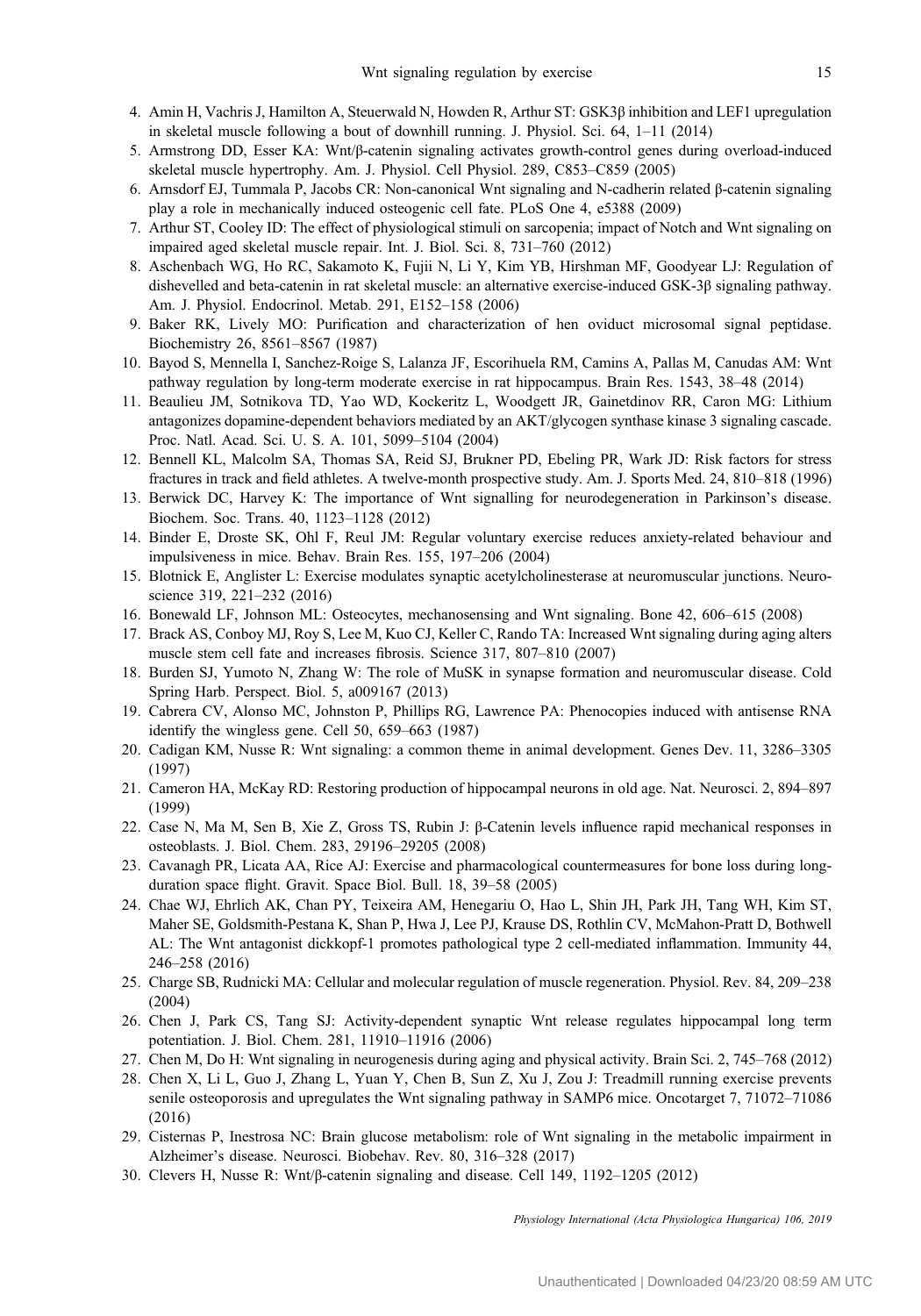- <span id="page-15-0"></span>31. Czarkowska-Paczek B, Wesolowska K, Przybylski J: Physical exercise prevents osteoporosis. Przegl. Lek. 68, 103–106 (2011)
- 32. De Ferrari GV, Moon RT: The ups and downs of Wnt signaling in prevalent neurological disorders. Oncogene 25, 7545–7553 (2006)
- 33. Dias C, Feng J, Sun H, Shao NY, Mazei-Robison MS, Damez-Werno D, Scobie K, Bagot R, LaBonte B, Ribeiro E, Liu X, Kennedy P, Vialou V, Ferguson D, Pena C, Calipari ES, Koo JW, Mouzon E, Ghose S, Tamminga C, Neve R, Shen L, Nestler EJ: β-Catenin mediates stress resilience through Dicer1/microRNA regulation. Nature 516, 51–55 (2014)
- 34. Dimauro I, Sgura A, Pittaluga M, Magi F, Fantini C, Mancinelli R, Sgadari A, Fulle S, Caporossi D: Regular exercise participation improves genomic stability in diabetic patients: an exploratory study to analyse telomere length and DNA damage. Sci. Rep. 7, 4137 (2017)
- 35. Epp JR, Barker JM, Galea LA: Running wild: neurogenesis in the hippocampus across the lifespan in wild and laboratory-bred Norway rats. Hippocampus 19, 1040–1049 (2009)
- 36. Evans DJ, Valasek P, Schmidt C, Patel K: Skeletal muscle translocation in vertebrates. Anat. Embryol. (Berl). 211, 43–50 (2006)
- 37. Evans EM, Racette SB, Van Pelt RE, Peterson LR, Villareal DT: Effects of soy protein isolate and moderate exercise on bone turnover and bone mineral density in postmenopausal women. Menopause 14, 481–488 (2007)
- 38. Fujimaki S, Hidaka R, Asashima M, Takemasa T, Kuwabara T: Wnt protein-mediated satellite cell conversion in adult and aged mice following voluntary wheel running. J. Biol. Chem. 289, 7399–7412 (2014)
- 39. Gerenu G, Dobarro M, Ramirez MJ, Gil-Bea FJ: Early cognitive stimulation compensates for memory and pathological changes in Tg2576 mice. Biochim. Biophys. Acta 1832, 837–847 (2013)
- 40. Giles RH, van Es JH, Clevers H: Caught up in a Wnt storm: Wnt signaling in cancer. Biochim. Biophys. Acta 1653, 1–24 (2003)
- 41. Gould TD, Einat H, O'Donnell KC, Picchini AM, Schloesser RJ, Manji HK: β-Catenin overexpression in the mouse brain phenocopies lithium-sensitive behaviors. Neuropsychopharmacology 32, 2173–2183 (2007)
- 42. Hao HX, Xie Y, Zhang Y, Charlat O, Oster E, Avello M, Lei H, Mickanin C, Liu D, Ruffner H, Mao X, Ma Q, Zamponi R, Bouwmeester T, Finan PM, Kirschner MW, Porter JA, Serluca FC, Cong F: ZNRF3 promotes Wnt receptor turnover in an R-spondin-sensitive manner. Nature 485, 195–200 (2012)
- 43. Haraldstad K, Rohde G, Stea TH, Lohne-Seiler H, Hetlelid K, Paulsen G, Berntsen S: Changes in health-related quality of life in elderly men after 12 weeks of strength training. Eur. Rev. Aging Phys. Act. 14, 8 (2017)
- 44. Horii N, Uchida M, Hasegawa N, Fujie S, Oyanagi E, Yano H, Hashimoto T, Iemitsu M: Resistance training prevents muscle fibrosis and atrophy via down-regulation of C1q-induced Wnt signaling in senescent mice. FASEB J. 32, 3547–3559 (2018)
- 45. Huh JE, Ko R, Jung HJ, Lee SY: Glycogen synthase kinase 3β promotes osteogenic differentiation of murine adipose-derived stromal cells. PLoS One 8, e54551 (2013)
- 46. Inestrosa NC, Montecinos-Oliva C, Fuenzalida M: Wnt signaling: role in Alzheimer disease and schizophrenia. J. Neuroimmune Pharmacol. 7, 788–807 (2012)
- 47. Inestrosa NC, Toledo EM: The role of Wnt signaling in neuronal dysfunction in Alzheimer's disease. Mol. Neurodegener. 3, 9 (2008)
- 48. Jing L, Lefebvre JL, Gordon LR, Granato M: Wnt signals organize synaptic prepattern and axon guidance through the zebrafish unplugged/MuSK receptor. Neuron 61, 721–733 (2009)
- 49. Joiner DM, Ke J, Zhong Z, Xu HE, Williams BO: LRP5 and LRP6 in development and disease. Trends Endocrinol. Metab. 24, 31–39 (2013)
- 50. Kiel DP, Ferrari SL, Cupples LA, Karasik D, Manen D, Imamovic A, Herbert AG, Dupuis J: Genetic variation at the low-density lipoprotein receptor-related protein 5 (LRP5) locus modulates Wnt signaling and the relationship of physical activity with bone mineral density in men. Bone 40, 587–596 (2007)
- 51. Kim DY, Jung SY, Kim K, Kim CJ: Treadmill exercise ameliorates Alzheimer disease-associated memory loss through the Wnt signaling pathway in the streptozotocin-induced diabetic rats. J. Exerc. Rehabil. 12, 276–283 (2016)
- 52. Kim N, Burden SJ: MuSK controls where motor axons grow and form synapses. Nat. Neurosci. 11, 19–27 (2008)
- 53. Komiya Y, Habas R: Wnt signal transduction pathways. Organogenesis 4, 68–75 (2008)
- 54. Krause Neto W, Ciena AP, Anaruma CA, de Souza RR, Gama EF: Effects of exercise on neuromuscular junction components across age: systematic review of animal experimental studies. BMC Res. Notes 8, 713 (2015)
- 55. Kummer TT, Misgeld T, Sanes JR: Assembly of the postsynaptic membrane at the neuromuscular junction: paradigm lost. Curr. Opin. Neurobiol. 16, 74–82 (2006)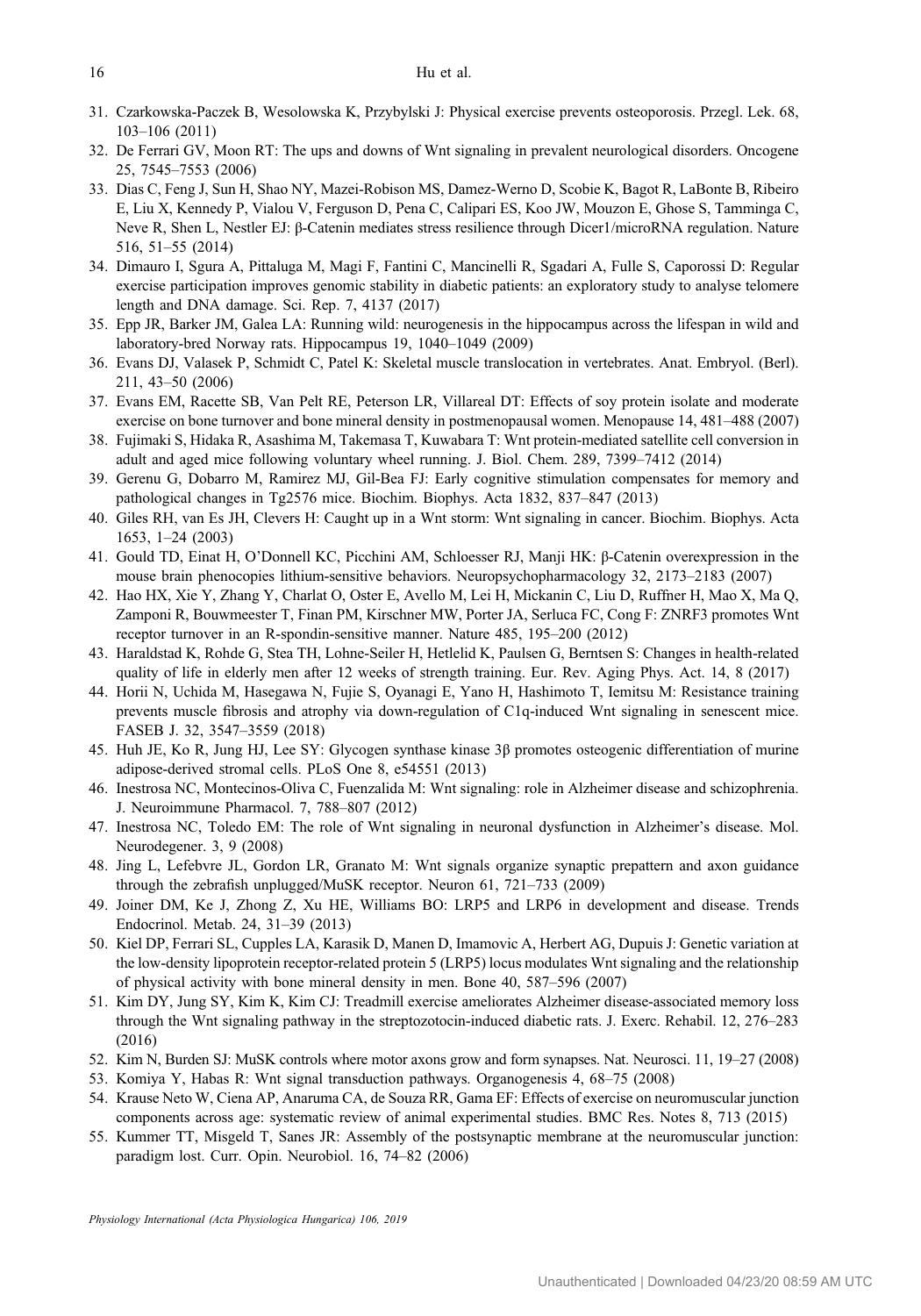- <span id="page-16-0"></span>56. Kurt M, Arik AC, Celik S: The effects of sertraline and fluoxetine on anxiety in the elevated plus-maze test in mice. J. Basic. Clin. Physiol. Pharmacol. 11, 173–180 (2000)
- 57. Leal ML, Lamas L, Aoki MS, Ugrinowitsch C, Ramos MS, Tricoli V, Moriscot AS: Effect of different resistance-training regimens on the WNT-signaling pathway. Eur. J. Appl. Physiol. 111, 2535–2545 (2011)
- 58. Lecker SH, Jagoe RT, Gilbert A, Gomes M, Baracos V, Bailey J, Price SR, Mitch WE, Goldberg AL: Multiple types of skeletal muscle atrophy involve a common program of changes in gene expression. FASEB J. 18, 39–51 (2004)
- 59. Lecker SH, Solomon V, Mitch WE, Goldberg AL: Muscle protein breakdown and the critical role of the ubiquitin-proteasome pathway in normal and disease states. J. Nutr. 129, 227S–237S (1999)
- 60. Li L, Chen X, Lv S, Dong M, Zhang L, Tu J, Yang J, Song Y, Xu L, Zou J: Influence of exercise on bone remodeling-related hormones and cytokines in ovariectomized rats: a model of postmenopausal osteoporosis. PLoS One 9, e112845 (2014)
- 61. Li VS, Ng SS, Boersema PJ, Low TY, Karthaus WR, Gerlach JP, Mohammed S, Heck AJ, Maurice MM, Mahmoudi T, Clevers H: Wnt signaling through inhibition of β-catenin degradation in an intact Axin1 complex. Cell 149, 1245–1256 (2012)
- 62. Li X, Jope RS: Is glycogen synthase kinase-3 a central modulator in mood regulation? Neuropsychopharmacology 35, 2143–2154 (2010)
- 63. Lijam N, Paylor R, McDonald MP, Crawley JN, Deng CX, Herrup K, Stevens KE, Maccaferri G, McBain CJ, Sussman DJ, Wynshaw-Boris A: Social interaction and sensorimotor gating abnormalities in mice lacking Dvl1. Cell 90, 895–905 (1997)
- 64. Lin W, Burgess RW, Dominguez B, Pfaff SL, Sanes JR, Lee KF: Distinct roles of nerve and muscle in postsynaptic differentiation of the neuromuscular synapse. Nature 410, 1057–1064 (2001)
- 65. Liu H, Fergusson MM, Castilho RM, Liu J, Cao L, Chen J, Malide D, Rovira II, Schimel D, Kuo CJ, Gutkind JS, Hwang PM, Finkel T: Augmented Wnt signaling in a mammalian model of accelerated aging. Science 317, 803–806 (2007)
- 66. Lorenzon A, Calore M, Poloni G, De Windt LJ, Braghetta P, Rampazzo A: Wnt/β-catenin pathway in arrhythmogenic cardiomyopathy. Oncotarget 8, 60640–60655 (2017)
- 67. Lu Y, Dong Y, Tucker D, Wang R, Ahmed ME, Brann D, Zhang Q: Treadmill exercise exerts neuroprotection and regulates microglial polarization and oxidative stress in a streptozotocin-induced rat model of sporadic Alzheimer's disease. J. Alzheimers Dis. 56, 1469–1484 (2017)
- 68. Lustig B, Jerchow B, Sachs M, Weiler S, Pietsch T, Karsten U, van de Wetering M, Clevers H, Schlag PM, Birchmeier W, Behrens J: Negative feedback loop of Wnt signaling through upregulation of conductin/axin2 in colorectal and liver tumors. Mol. Cell. Biol. 22, 1184–1193 (2002)
- 69. Mayhew DL, Kim JS, Cross JM, Ferrando AA, Bamman MM: Translational signaling responses preceding resistance training-mediated myofiber hypertrophy in young and old humans. J. Appl. Physiol. (1985) 107, 1655–1662 (2009)
- 70. Michelangeli VP, Findlay DM, Fletcher A, Martin TJ: Calcitonin gene-related peptide (CGRP) acts independently of calcitonin on cyclic AMP formation in clonal osteogenic sarcoma cells (UMR 106-01). Calcif. Tissue Int. 39, 44–48 (1986)
- 71. Mirzaei A, Zabihiyeganeh M, Jahed SA, Khiabani E, Nojomi M, Ghaffari S: Effects of vitamin D optimization on quality of life of patients with fibromyalgia: a randomized controlled trial. Med. J. Islam Repub. Iran 32, 29 (2018)
- 72. Mohammed MK, Shao C, Wang J, Wei Q, Wang X, Collier Z, Tang S, Liu H, Zhang F, Huang J, Guo D, Lu M, Liu F, Liu J, Ma C, Shi LL, Athiviraham A, He TC, Lee MJ: Wnt/β-catenin signaling plays an ever-expanding role in stem cell self-renewal, tumorigenesis and cancer chemoresistance. Genes Dis. 3, 11–40 (2016)
- 73. Naito AT, Sumida T, Nomura S, Liu ML, Higo T, Nakagawa A, Okada K, Sakai T, Hashimoto A, Hara Y, Shimizu I, Zhu W, Toko H, Katada A, Akazawa H, Oka T, Lee JK, Minamino T, Nagai T, Walsh K, Kikuchi A, Matsumoto M, Botto M, Shiojima I, Komuro I: Complement C1q activates canonical Wnt signaling and promotes aging-related phenotypes. Cell 149, 1298–1313 (2012)
- 74. Neufer PD, Dohm GL: Exercise induces a transient increase in transcription of the GLUT-4 gene in skeletal muscle. Am. J. Physiol. Cell Physiol. 265, C1597–C1603 (1993)
- 75. Nusse R, Clevers H: Wnt/β-catenin signaling, disease, and emerging therapeutic modalities. Cell 169, 985–999 (2017)
- 76. Nusse R, Varmus HE: Many tumors induced by the mouse mammary tumor virus contain a provirus integrated in the same region of the host genome. Cell 31, 99–109 (1982)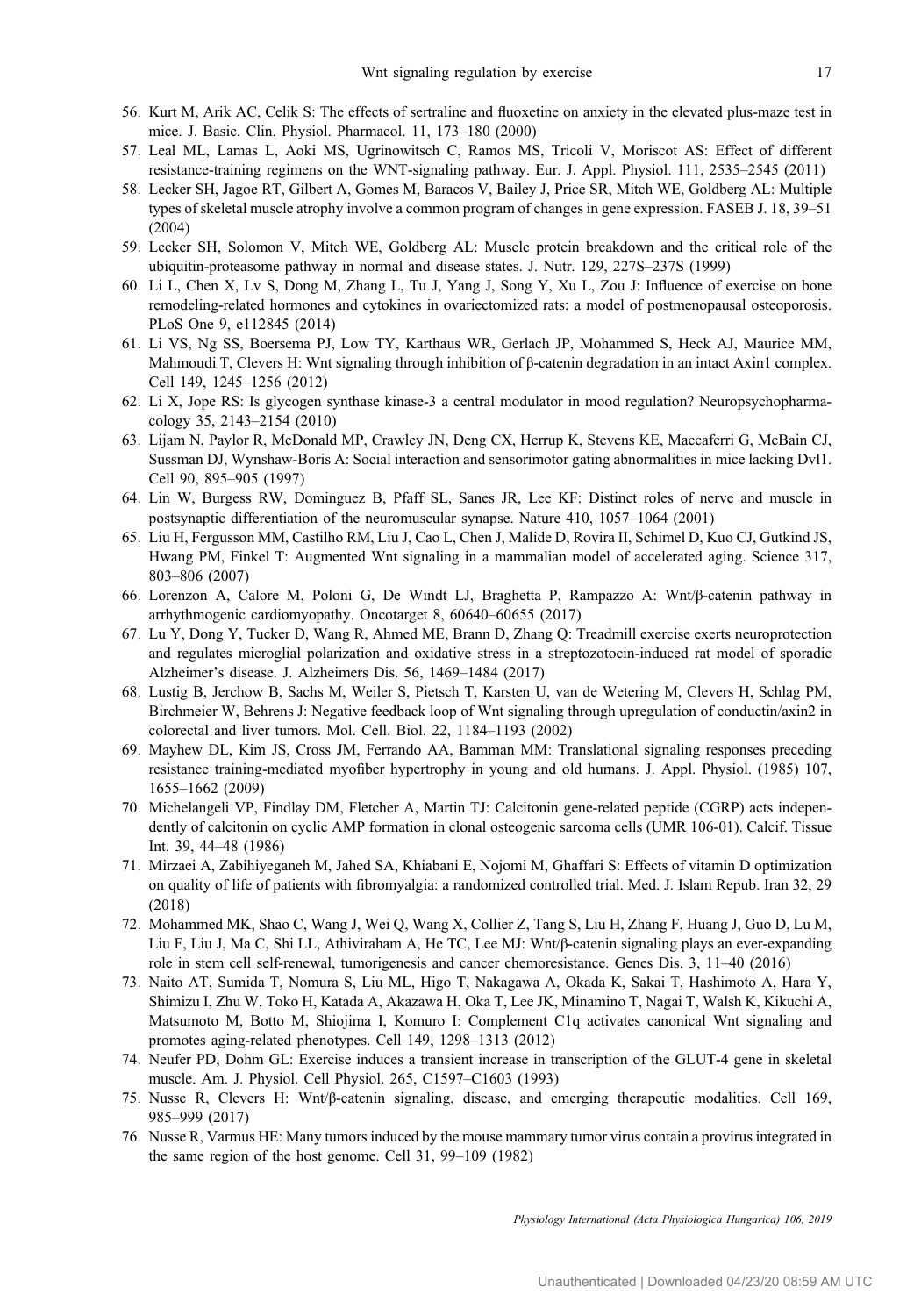- <span id="page-17-0"></span>77. Okada K, Naito AT, Higo T, Nakagawa A, Shibamoto M, Sakai T, Hashimoto A, Kuramoto Y, Sumida T, Nomura S, Ito M, Yamaguchi T, Oka T, Akazawa H, Lee JK, Morimoto S, Sakata Y, Shiojima I, Komuro I: Wnt/β-catenin signaling contributes to skeletal myopathy in heart failure via direct interaction with Forkhead Box O. Circ. Heart Fail. 8, 799–808 (2015)
- 78. Okamoto H, Voleti B, Banasr M, Sarhan M, Duric V, Girgenti MJ, Dileone RJ, Newton SS, Duman RS: Wnt2 expression and signaling is increased by different classes of antidepressant treatments. Biol. Psychiatry 68, 521–527 (2010)
- 79. Okamoto M, Inoue K, Iwamura H, Terashima K, Soya H, Asashima M, Kuwabara T: Reduction in paracrine Wnt3 factors during aging causes impaired adult neurogenesis. FASEB J. 25, 3570–3582 (2011)
- 80. Otto A, Schmidt C, Luke G, Allen S, Valasek P, Muntoni F, Lawrence-Watt D, Patel K: Canonical Wnt signalling induces satellite-cell proliferation during adult skeletal muscle regeneration. J. Cell Sci. 121, 2939–2950 (2008)
- 81. Parnow A, Gharakhanlou R, Gorginkaraji Z, Rajabi S, Eslami R, Hedayati M, Mahdian R: Effects of endurance and resistance training on calcitonin gene-related peptide and acetylcholine receptor at slow and fast twitch skeletal muscles and sciatic nerve in male Wistar rats. Int. J. Pept. 2012, 962651 (2012)
- 82. Perry CG, Lally J, Holloway GP, Heigenhauser GJ, Bonen A, Spriet LL: Repeated transient mRNA bursts precede increases in transcriptional and mitochondrial proteins during training in human skeletal muscle. J. Physiol. 588, 4795–4810 (2010)
- 83. Raab MS, Breitkreutz I, Tonon G, Zhang J, Hayden PJ, Nguyen T, Fruehauf JH, Lin BK, Chauhan D, Hideshima T, Munshi NC, Anderson KC, Podar K: Targeting PKC: a novel role for β-catenin in ER stress and apoptotic signaling. Blood 113, 1513–1521 (2009)
- 84. Redila VA, Christie BR: Exercise-induced changes in dendritic structure and complexity in the adult hippocampal dentate gyrus. Neuroscience 137, 1299–1307 (2006)
- 85. Rijsewijk F, Schuermann M, Wagenaar E, Parren P, Weigel D, Nusse R: The *Drosophila* homolog of the mouse mammary oncogene int-1 is identical to the segment polarity gene wingless. Cell 50, 649–657 (1987)
- 86. Ruff C, Holt B, Trinkaus E: Who's afraid of the big bad Wolff?: "Wolff's law" and bone functional adaptation. Am. J. Phys. Anthropol. 129, 484–498 (2006)
- 87. Sakamoto K, Arnolds DE, Ekberg I, Thorell A, Goodyear LJ: Exercise regulates Akt and glycogen synthase kinase-3 activities in human skeletal muscle. Biochem. Biophys. Res. Commun. 319, 419–425 (2004)
- 88. Semenov M, Tamai K, He X: SOST is a ligand for LRP5/LRP6 and a Wnt signaling inhibitor. J. Biol. Chem. 280, 26770–26775 (2005)
- 89. Semenov MV, Habas R, Macdonald BT, He X: SnapShot: noncanonical Wnt signaling pathways. Cell 131, 1378 (2007)
- 90. Sen B, Guilluy C, Xie Z, Case N, Styner M, Thomas J, Oguz I, Rubin C, Burridge K, Rubin J: Mechanically induced focal adhesion assembly amplifies anti-adipogenic pathways in mesenchymal stem cells. Stem Cells 29, 1829–1836 (2011)
- 91. Shanely RA, Zergeroglu MA, Lennon SL, Sugiura T, Yimlamai T, Enns D, Belcastro A, Powers SK: Mechanical ventilation-induced diaphragmatic atrophy is associated with oxidative injury and increased proteolytic activity. Am. J. Respir. Crit. Care Med. 166, 1369–1374 (2002)
- 92. Sharma RP, Chopra VL: Effect of the wingless (wg1) mutation on wing and haltere development in *Drosophila* melanogaster. Dev. Biol. 48, 461–465 (1976)
- 93. Smith AJ, Phipps WR, Thomas W, Schmitz KH, Kurzer MS: The effects of aerobic exercise on estrogen metabolism in healthy premenopausal women. Cancer Epidemiol. Biomarkers Prev. 22, 756–764 (2013)
- 94. Spillane M, Schwarz N, Willoughby DS: Upper-body resistance exercise augments vastus lateralis androgen receptor-DNA binding and canonical Wnt/β-catenin signaling compared to lower-body resistance exercise in resistance-trained men without an acute increase in serum testosterone. Steroids 98, 63–71 (2015)
- 95. Steiner B, Kronenberg G, Jessberger S, Brandt MD, Reuter K, Kempermann G: Differential regulation of gliogenesis in the context of adult hippocampal neurogenesis in mice. Glia 46, 41–52 (2004)
- 96. Strochlic L, Falk J, Goillot E, Sigoillot S, Bourgeois F, Delers P, Rouviere J, Swain A, Castellani V, Schaeffer L, Legay C: Wnt4 participates in the formation of vertebrate neuromuscular junction. PLoS One 7, e29976 (2012)
- 97. Taipale J, Beachy PA: The Hedgehog and Wnt signalling pathways in cancer. Nature 411, 349–354 (2001) 98. Tew GA, Howsam J, Hardy M, Bissell L: Adapted yoga to improve physical function and health-related quality
- of life in physically-inactive older adults: a randomised controlled pilot trial. BMC Geriatr. 17, 131 (2017)
- 99. Tu X, Rhee Y, Condon KW, Bivi N, Allen MR, Dwyer D, Stolina M, Turner CH, Robling AG, Plotkin LI, Bellido T: Sost downregulation and local Wnt signaling are required for the osteogenic response to mechanical loading. Bone 50, 209–217 (2012)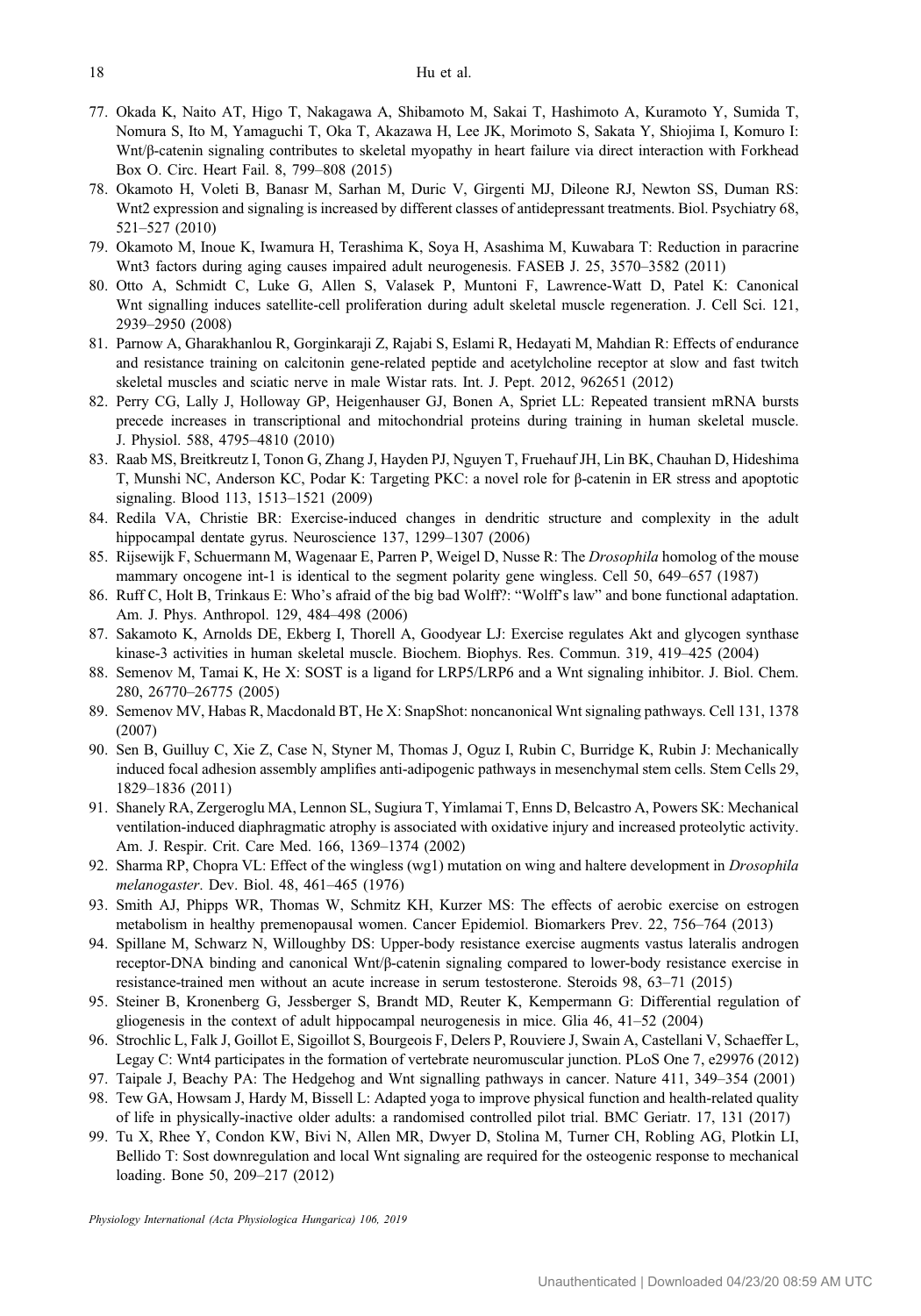- <span id="page-18-0"></span>100. Turner CH: Bone strength: current concepts. Ann. N Y Acad. Sci. 1068, 429–446 (2006)
- 101. Um HS, Kang EB, Koo JH, Kim HT, Jin L, Kim EJ, Yang CH, An GY, Cho IH, Cho JY: Treadmill exercise represses neuronal cell death in an aged transgenic mouse model of Alzheimer's disease. Neurosci. Res. 69, 161–173 (2011)
- 102. van Ooyen A, Nusse R: Structure and nucleotide sequence of the putative mammary oncogene int-1; proviral insertions leave the protein-encoding domain intact. Cell 39, 233–240 (1984)
- 103. Varela-Nallar L, Inestrosa NC: Wnt signaling in the regulation of adult hippocampal neurogenesis. Front. Cell. Neurosci. 7, 100 (2013)
- 104. Walton NM, Shin R, Tajinda K, Heusner CL, Kogan JH, Miyake S, Chen Q, Tamura K, Matsumoto M: Adult neurogenesis transiently generates oxidative stress. PLoS One 7, e35264 (2012)
- 105. Wang Y, van der Zee M, Fodde R, Blok LJ: Wnt/β-catenin and sex hormone signaling in endometrial homeostasis and cancer. Oncotarget 1, 674–684 (2010)
- 106. Wassink TH, Piven J, Vieland VJ, Huang J, Swiderski RE, Pietila J, Braun T, Beck G, Folstein SE, Haines JL, Sheffield VC: Evidence supporting WNT2 as an autism susceptibility gene. Am. J. Med. Genet. 105, 406–413 (2001)
- 107. Watanabe S, Sato K, Hasegawa N, Kurihara T, Matsutani K, Sanada K, Hamaoka T, Fujita S, Iemitsu M: Serum C1q as a novel biomarker of sarcopenia in older adults. FASEB J. 29, 1003–1010 (2015)
- 108. Weatherbee SD, Anderson KV, Niswander LA: LDL-receptor-related protein 4 is crucial for formation of the neuromuscular junction. Development 133, 4993–5000 (2006)
- 109. Wilkinson MB, Dias C, Magida J, Mazei-Robison M, Lobo M, Kennedy P, Dietz D, Covington H, 3rd, Russo S, Neve R, Ghose S, Tamminga C, Nestler EJ: A novel role of the WNT-dishevelled-GSK3β signaling cascade in the mouse nucleus accumbens in a social defeat model of depression. J. Neurosci. 31, 9084–9092 (2011)
- 110. Wong SY, Zhang DX, Li CC, Yip BH, Chan DC, Ling YM, Lo CS, Woo DM, Sun YY, Ma H, Mak WW, Gao T, Lee TM, Wing YK: Comparing the effects of mindfulness-based cognitive therapy and sleep psycho-education with exercise on chronic insomnia: a randomised controlled trial. Psychother. Psychosom. 86, 241–253 (2017)
- 111. Wu H, Xiong WC, Mei L: To build a synapse: signaling pathways in neuromuscular junction assembly. Development 137, 1017–1033 (2010)
- 112. Wu J, Wang X, Chiba H, Higuchi M, Nakatani T, Ezaki O, Cui H, Yamada K, Ishimi Y: Combined intervention of soy isoflavone and moderate exercise prevents body fat elevation and bone loss in ovariectomized mice. Metabolism 53, 942–948 (2004)
- 113. Wu Y, Collier L, Qin W, Creasey G, Bauman WA, Jarvis J, Cardozo C: Electrical stimulation modulates Wnt signaling and regulates genes for the motor endplate and calcium binding in muscle of rats with spinal cord transection. BMC Neurosci. 14, 81 (2013)
- 114. Xu H, Duan J, Ning D, Li J, Liu R, Yang R, Jiang JX, Shang P: Role of Wnt signaling in fracture healing. BMB Rep. 47, 666–672 (2014)
- 115. Yamada A, Iwata T, Yamato M, Okano T, Izumi Y: Diverse functions of secreted frizzled-related proteins in the osteoblastogenesis of human multipotent mesenchymal stromal cells. Biomaterials 34, 3270–3278 (2013)
- 116. Yang Q, Du X, Fang Z, Xiong W, Li G, Liao H, Xiao J, Wang G, Li F: Effect of calcitonin gene-related peptide on the neurogenesis of rat adipose-derived stem cells in vitro. PLoS One 9, e86334 (2014)
- 117. Yang X, Arber S, William C, Li L, Tanabe Y, Jessell TM, Birchmeier C, Burden SJ: Patterning of muscle acetylcholine receptor gene expression in the absence of motor innervation. Neuron 30, 399–410 (2001)
- 118. Zanuso S, Sacchetti M, Sundberg CJ, Orlando G, Benvenuti P, Balducci S: Exercise in type 2 diabetes: genetic, metabolic and neuromuscular adaptations. A review of the evidence. Br. J. Sports Med. 51, 1533–1538 (2017)
- 119. Zhang B, Liang C, Bates R, Yin Y, Xiong WC, Mei L: Wnt proteins regulate acetylcholine receptor clustering in muscle cells. Mol. Brain 5, 7 (2012)
- 120. Zhang B, Luo S, Wang Q, Suzuki T, Xiong WC, Mei L: LRP4 serves as a coreceptor of agrin. Neuron 60, 285–297 (2008)
- 121. Zhang DY, Wang HJ, Tan YZ: Wnt/β-catenin signaling induces the aging of mesenchymal stem cells through the DNA damage response and the p53/p21 pathway. PLoS One 6, e21397 (2011)
- 122. Zhang J, Pan Z, Sheppard A: Both canonical and noncanonical Wnt signalling may be required for detoxification following ETP class mycotoxin exposure. Toxicol. Lett. 271, 12–19 (2017)
- 123. Zhang W, Coldefy AS, Hubbard SR, Burden SJ: Agrin binds to the N-terminal region of Lrp4 protein and stimulates association between Lrp4 and the first immunoglobulin-like domain in muscle-specific kinase (MuSK). J. Biol. Chem. 286, 40624–40630 (2011)